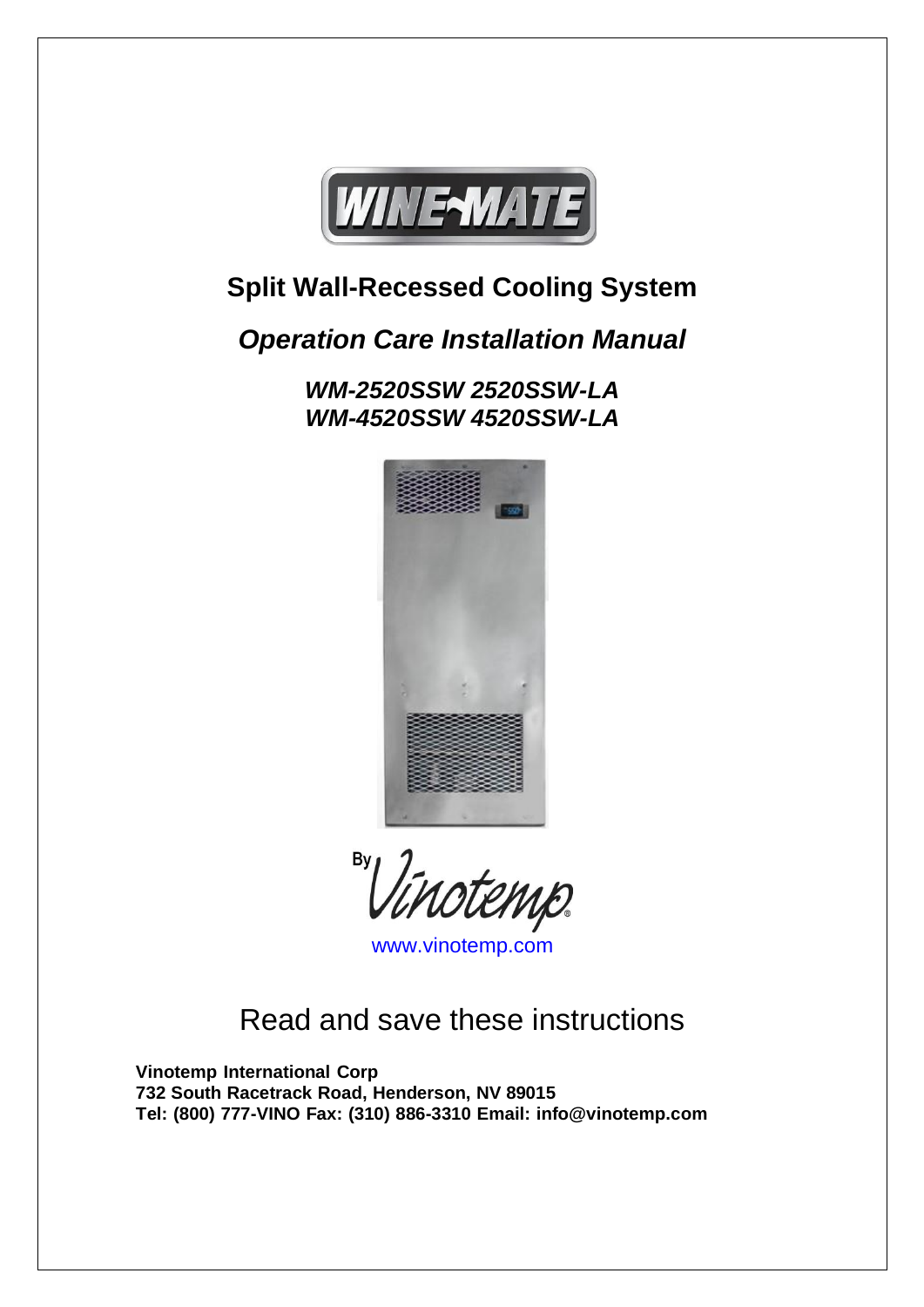## **Important Safety Information**



# $\mathbf{\mathbf{\mathbf{\mathsf{\mathbf{A}}}}}$  WARNING



ELECTRICAL SHOCK HAZARD

- Disconnect electrical supply from appliance before servicing.
	- Replace all panels before operating.
	- Failure to do so could result in death or electrical shock.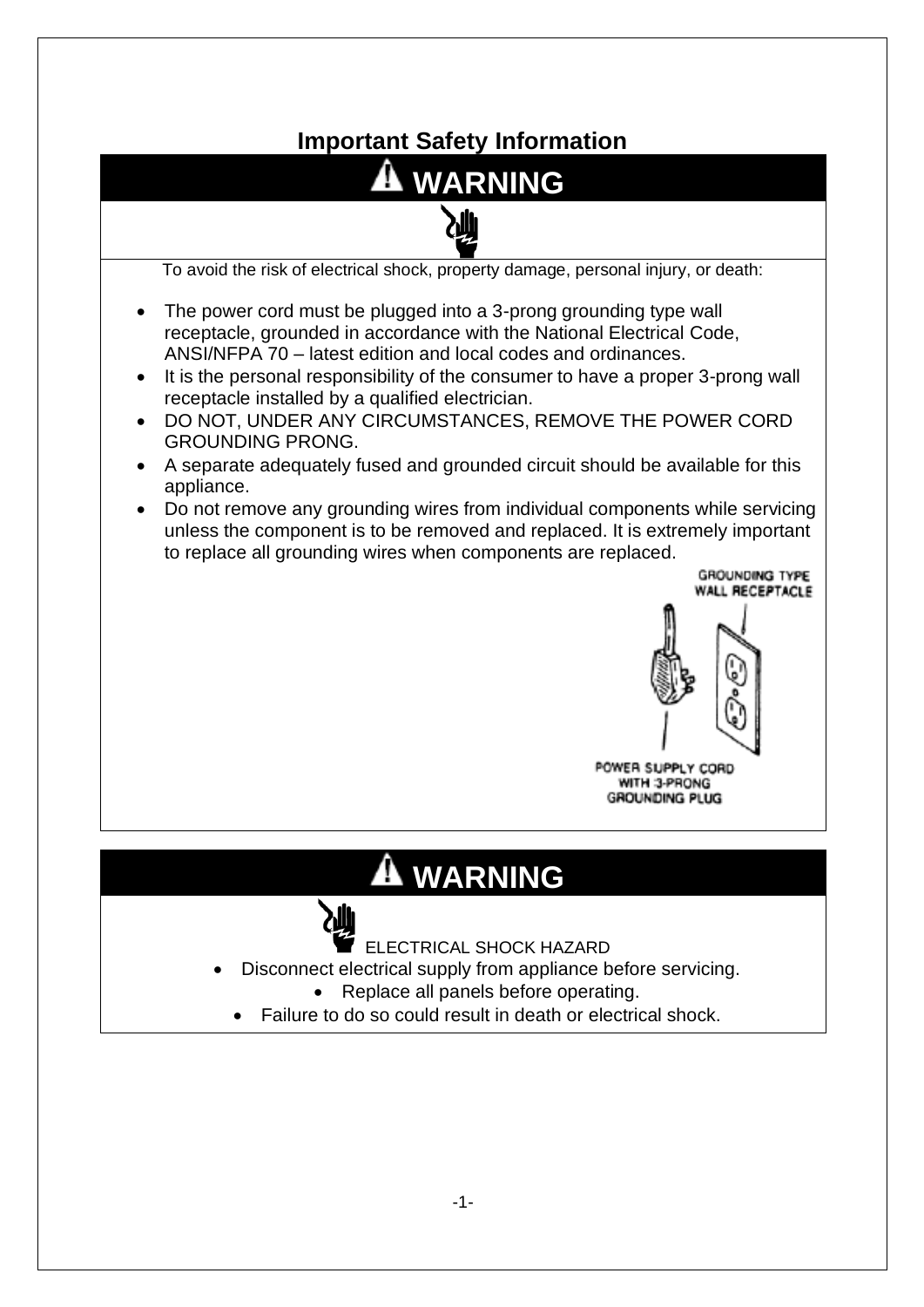## **Table of Contents**

| Features & Specifications------------------------   |  |
|-----------------------------------------------------|--|
| Temperature & Humidity------------------------      |  |
|                                                     |  |
| User' Troubleshooting----------------------------11 |  |
|                                                     |  |
|                                                     |  |
|                                                     |  |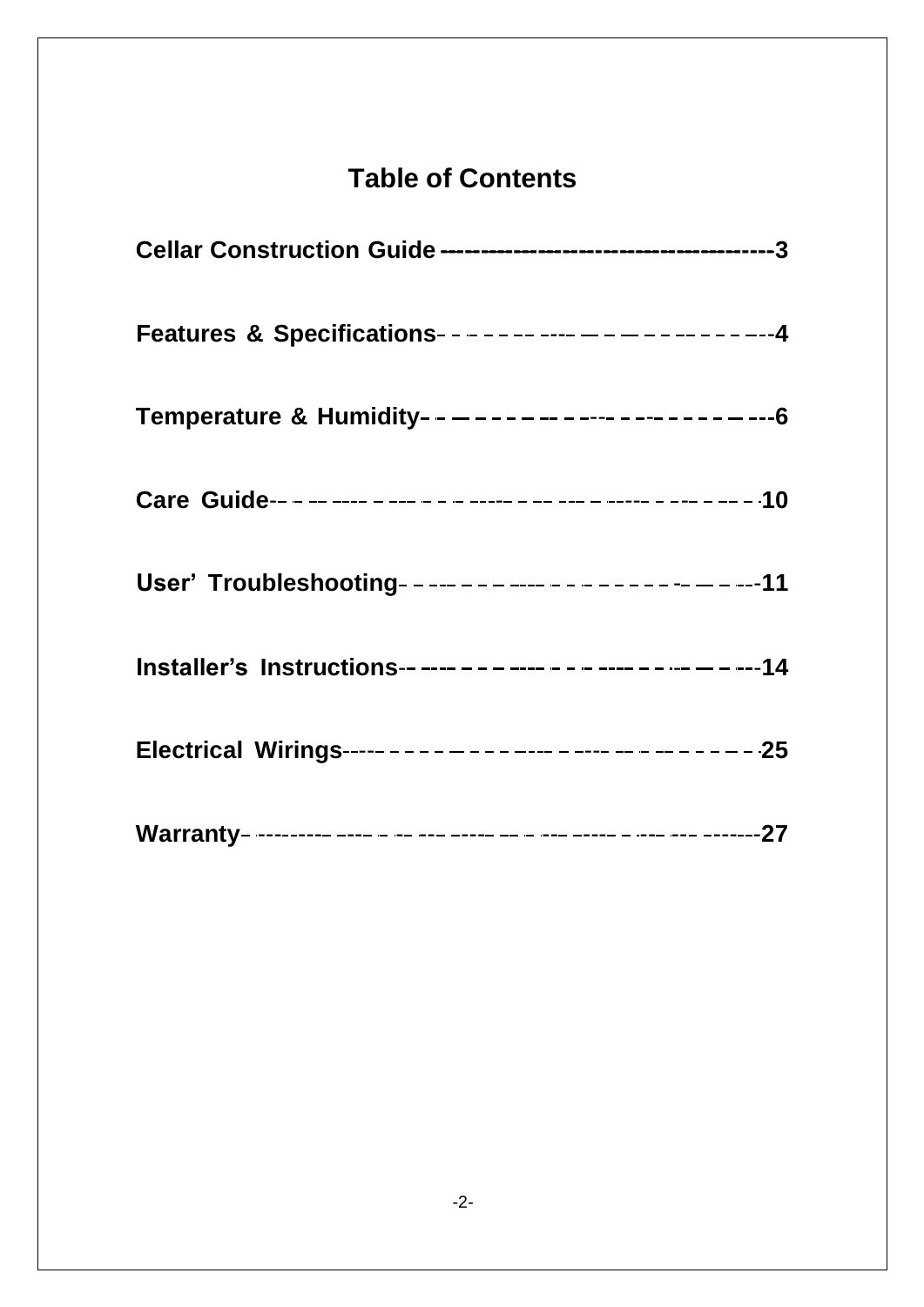### **Cellar Construction Guide**

This is only a guide and shall be considered as the minimum requirements.

All interior walls, ceilings and floors shall have a vapor barrier and a minimum of R13 insulation. All exterior walls and ceiling shall have a vapor barrier and a minimum of R19 insulation. The vapor barrier shall be installed on the warm side of insulation. All joints, door frames, electrical outlets or switches and any pipes or vents that go through the cellar shall be sealed to prevent air and moisture leaking into the cellar. Concrete, rock, and brick are not insulations or vapor barriers. Doors shall be of a minimum size, insulated to at least R13 and tightly sealed with high quality weather stripping. Be sure to seal the bottom of the door and fill gap between the door's frame and wall before installing the cap molding.

In order to maintain 55 °F in the wine cellar, the ambient temperature surrounding the cellar shall not exceed the temperature of the cellar by more than 25 °F. No cellar walls shall receive direct sun or strong wind.

Lighting shall be of low wattage, with a timer to insure lights are not left on when the cellar is not occupied.

The cooling system will not be able to maintain the proper temperature if fresh moisture-laden air is constantly being introduced to the cellar. Symptoms of this condition are; cooling unit runs all the time with only a slight reduction in temperature and/or water overflows from the cooling unit. Because of the temperature difference between the inside and outside, very small cracks can allow large amounts of outside air to enter into the cellar. Please be aware that moisture can pass through solid concrete, paint and wood. Often a newly constructed cellar contains fresh wood, paint, concrete and other building materials. These materials contain large amounts of moisture. When placed into operation in this type of environment, the system will work harder to remove this extra moisture resulting in increased "run" time.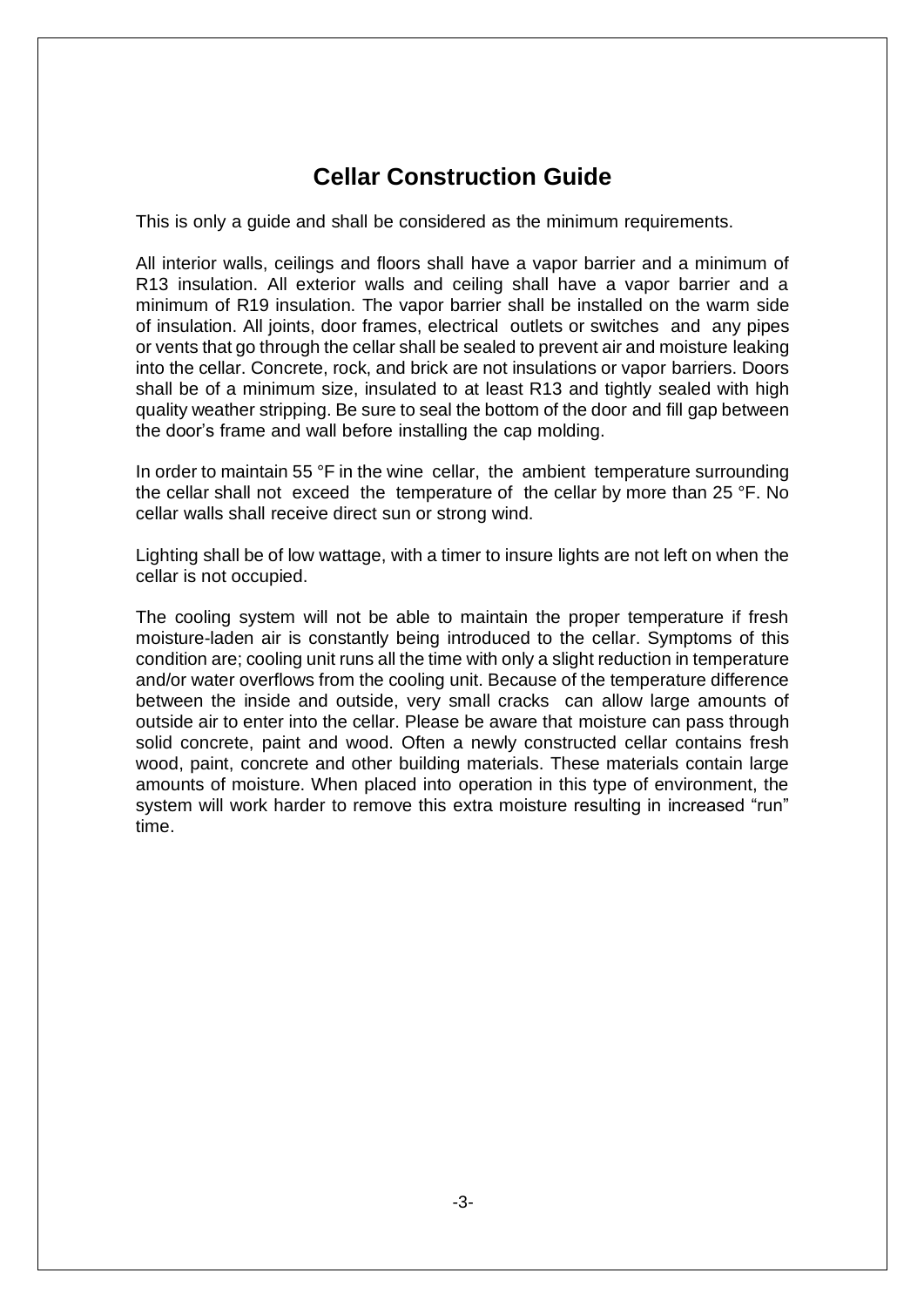### **Features and Specifications**

- WINE~MATE split wall-recessed cooling systems WM-2520~4520SSW and WM-2520~4520SSW-LA are designed to provide a cold environment between 50~65 °F with a humidity range within 50~70% RH for a properly insulated wine cellar.
- These temperature and humidity ranges are optimized for long term storage of wine like that in natural caves.
- SSW evaporator units can be installed inside a wine rack or between two wall studs, making them an idea choice for wine cabinets or small wine rooms as built-in installation
- SSW cooling systems consist of a remote condensing unit and an evaporator unit and they are connected by a liquid line and an insulated suction line.
- SSW condensing units can be located away from the wine cellars up to 75 ftso that noise and compressor vibration are isolated.



**Fig. 1 SSW Split Wall-Recessed Cooling System**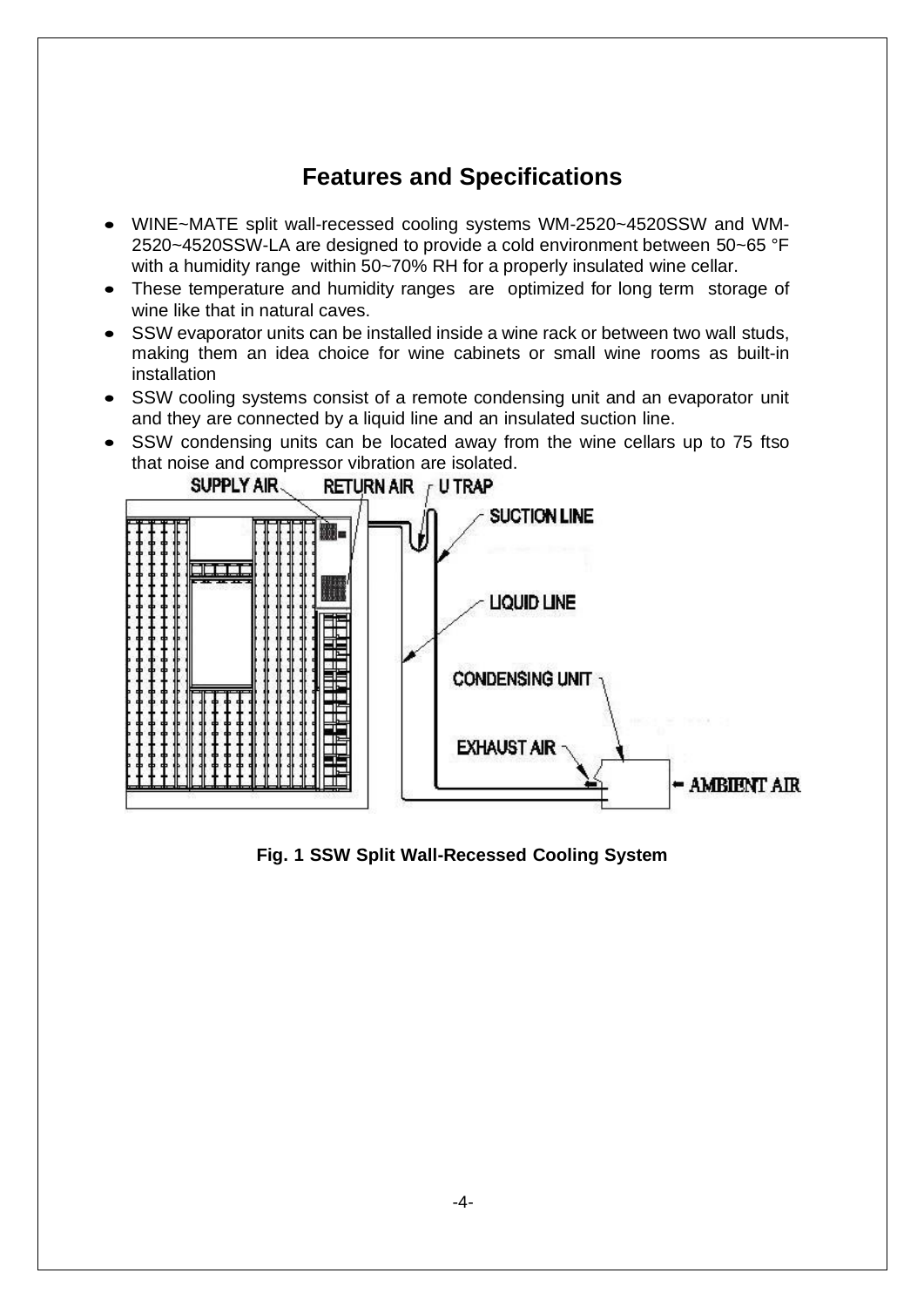| <b>CAUTION</b> | If the condensing unit will operate below 50°F, install a low<br>ambient condition kit.                                                                                                                                                                                                                                                             |
|----------------|-----------------------------------------------------------------------------------------------------------------------------------------------------------------------------------------------------------------------------------------------------------------------------------------------------------------------------------------------------|
| <b>NOTE</b>    | The cooling capacity is determined under 55°F cellar temperature,<br>75°F cellar ambient temperature and 90°F condensing unit ambient<br>temperature, with R13 interior and R19 exterior insulations. Higher<br>ambient temperatures or lower insulations will cause reducing<br>capacity and the cellar temperature may not be maintained at 55°F. |

The specifications are listed as follows:

| Model No.                           | Capacity (Btu/h) / Airflow (CFM) | Max Cellar Size (cu ft) |
|-------------------------------------|----------------------------------|-------------------------|
| <b>WM-2520SSW WM-</b><br>2520SSW-LA | 2100 / 150                       | 230                     |
| <b>WM-4520SSW WM-</b><br>4520SSW-LA | 3700 / 200                       | 900                     |

**NOTE** "LA" refers the unit equipped with a low ambient kit.

For further info, see Fig. 3~7.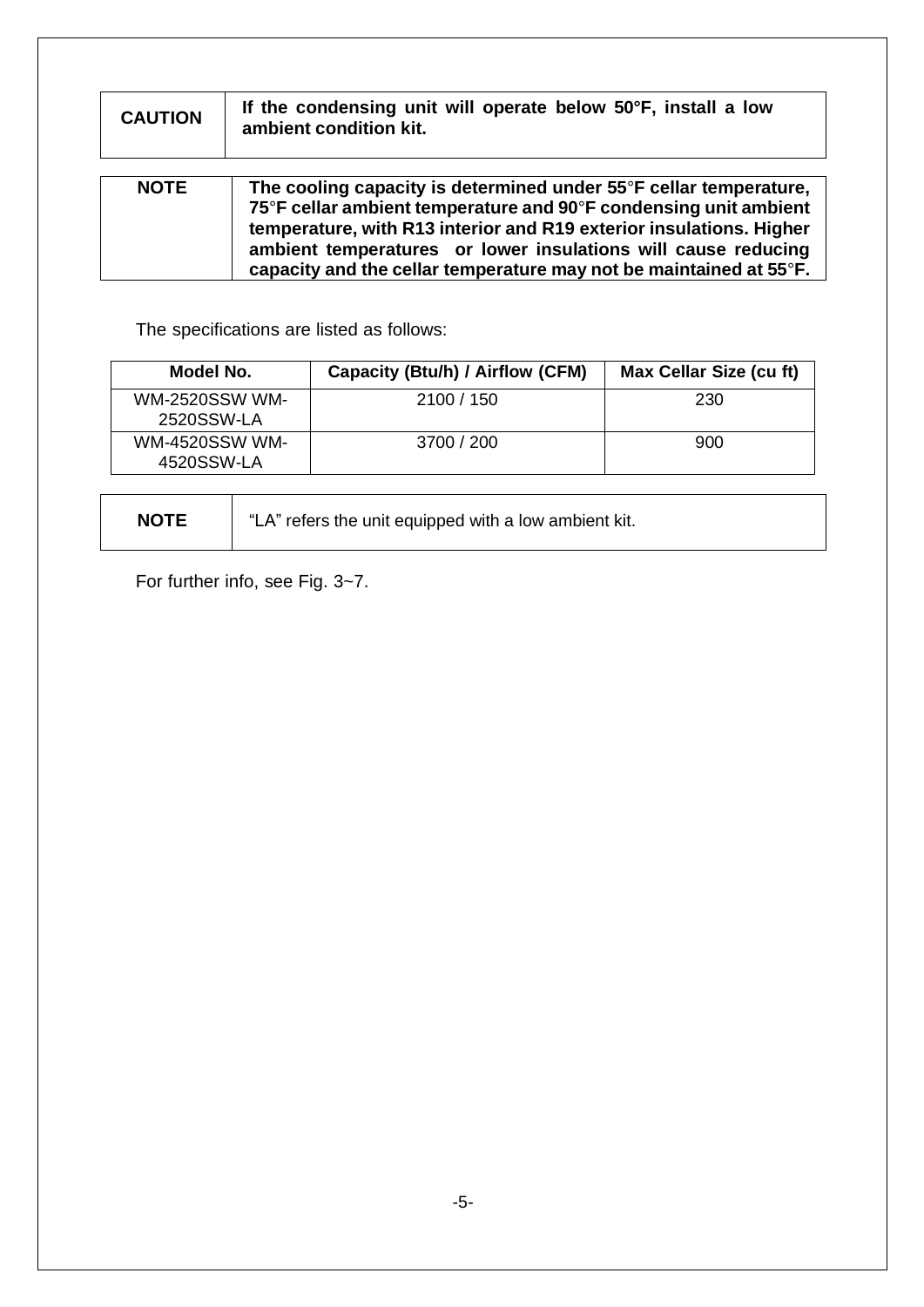## **Temperature and Humidity**

#### **1. The controller**



#### **Fig. 2 TEMPERATURE CONTROLLER**

#### **1) Keys**

**SET:** To display set-point; in programming mode it selects a parameter or confirms an operation.

- **\*\***: To start a manual defrost.
- **4:** To see the maximum stored temperature; in programming mode it browses the parameter codes or increases the displayed value.
- **:** To see the minimum stored temperature; in programming mode it browses the parameter codes or decreases the displayed value.
- **0**: To turn on/off the power to the unit.
- **4** : To lock/unlock the keypad.
- **SET+ :** To enter in the programming mode.

**SET+**  $\triangle$ **: To return to the temperature display.** 

#### **2) Lock and unlock the keys**

To lock the keys, press up + down keys  $\triangle + \triangledown$  until POF is displayed; to unlock the keys, press up + down keys  $\blacktriangle + \blacktriangledown$  until PON is displayed.

#### **3) Display**

During normal operating conditions, the display shows the value measured by the air temperature probe. In case of active alarm, the temperature flashes alternately to the code alarm. The LED functions are listed as follows.

| <b>LED</b> | <b>MODE</b> | <b>FUNCTION</b>                 |
|------------|-------------|---------------------------------|
|            | <b>ON</b>   | Compressor enabled              |
|            | Flashing    | Anti-short cycle enabled        |
| ж,         | <b>ON</b>   | Defrost enabled                 |
|            | <b>ON</b>   | Fan enabled                     |
|            | Flashing    | Fan delay after defrost enabled |
| O          | <b>ON</b>   | Alarm occurring                 |
| °C/°F      | ON          | Temperature measuring unit      |
| °C/°F      | Flashing    | Programming mode                |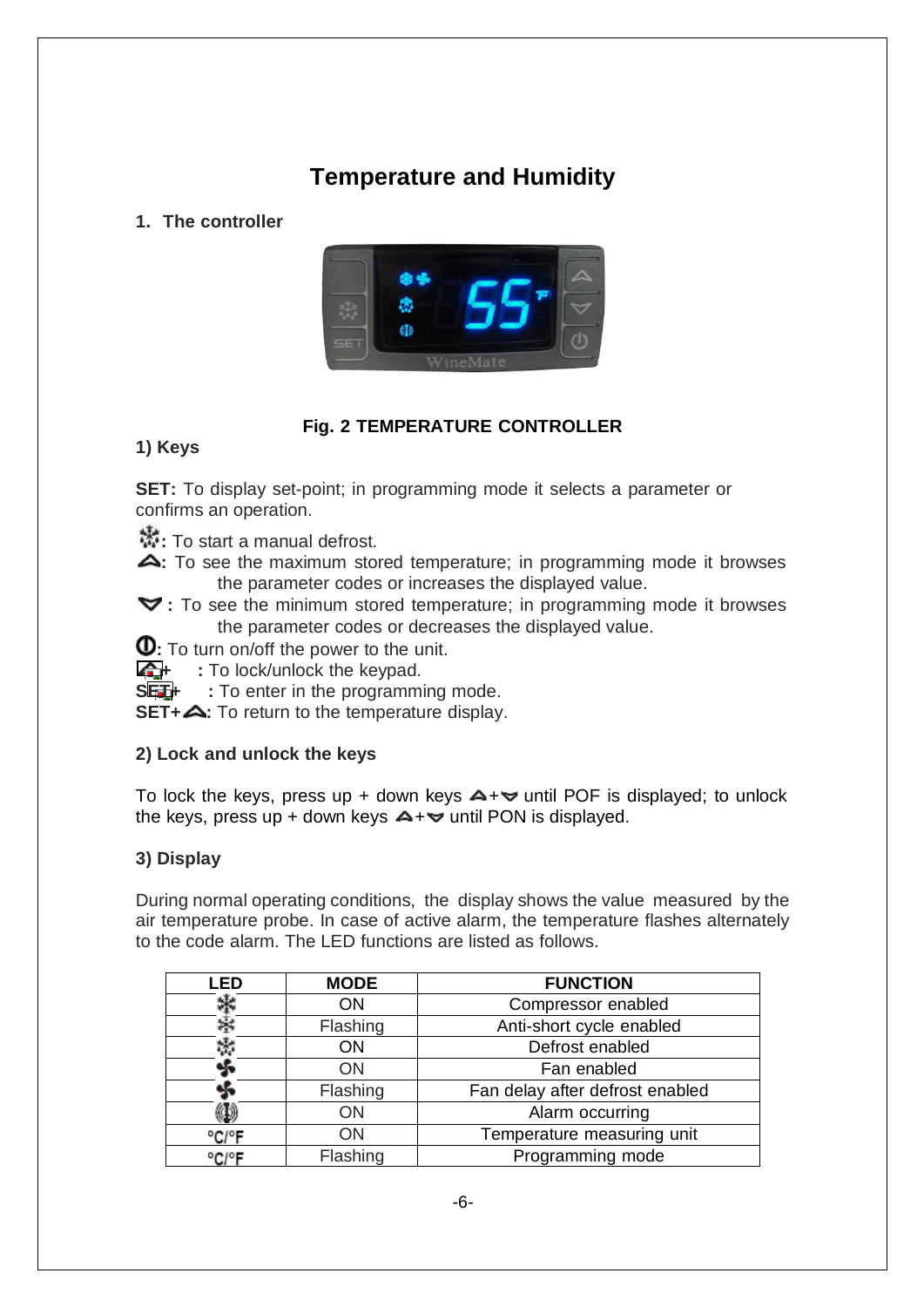#### **4) Alarm Signals**

| <b>MESSAGE</b> | <b>CAUSE</b>      | <b>FUNCTION</b>                   |
|----------------|-------------------|-----------------------------------|
| P1             | Temperature probe | Compressor switching to Con and   |
|                | faulty            | CoF                               |
| HA             | High temperature  | Probe temperature ALU higher than |
|                | alarm             | the                               |
|                |                   | setting temperature; Outputs      |
|                |                   | unchanged                         |
| LA             | Low temperature   | Probe temperature ALL lower than  |
|                | alarm             | the                               |
|                |                   | setting temperature; Outputs      |
|                |                   | unchanged                         |
| ``A            | External alarm    | All outputs off                   |

The alarm codes are described as follows.

Probe alarms P1", start a few seconds after the fault in the related probe; they automatically stop a few seconds after the probe restarts normal operation. Check connections before replacing the probe. Temperature alarms "HA", "LA" automatically stops as soon as the temperature returns to normal value. Alarm "CA" (with i1F=PAL) recovers only by switching off and on the instrument.

#### **2. Temperature Setting**

- Set the temperature at 55 °F for the optimum aging of wine
- On initial start-up, the time required to reach the desired temperature will vary. depending on the quantity of bottles, temperature setting and surrounding temperature.
- Allow 24 hours to stabilize the temperature for each new temperature setting operation

#### **3. How to see temperature set-point**

1) Press and immediately release the **SET** key, the display will show the set-point value.

2) Press again and immediately release the **SET** key to display the probe value.

#### **4. How to change the set-point**

1) Press and hold the **SET** key until the "°C" or "°F" LED starts flashing and the set-point is displayed.

2) Press the up/down keys  $\triangle$ / $\triangledown$  to change the set-point value within 10 sec.

3) Press the **SET** key again to store the new set-point value.

| <b>NOTE</b> | The unit turns on at set-point Set plus regulation differential Hy after |
|-------------|--------------------------------------------------------------------------|
|             | anti-short cycle AC has elapsed; the unit turns off at set-point Set.    |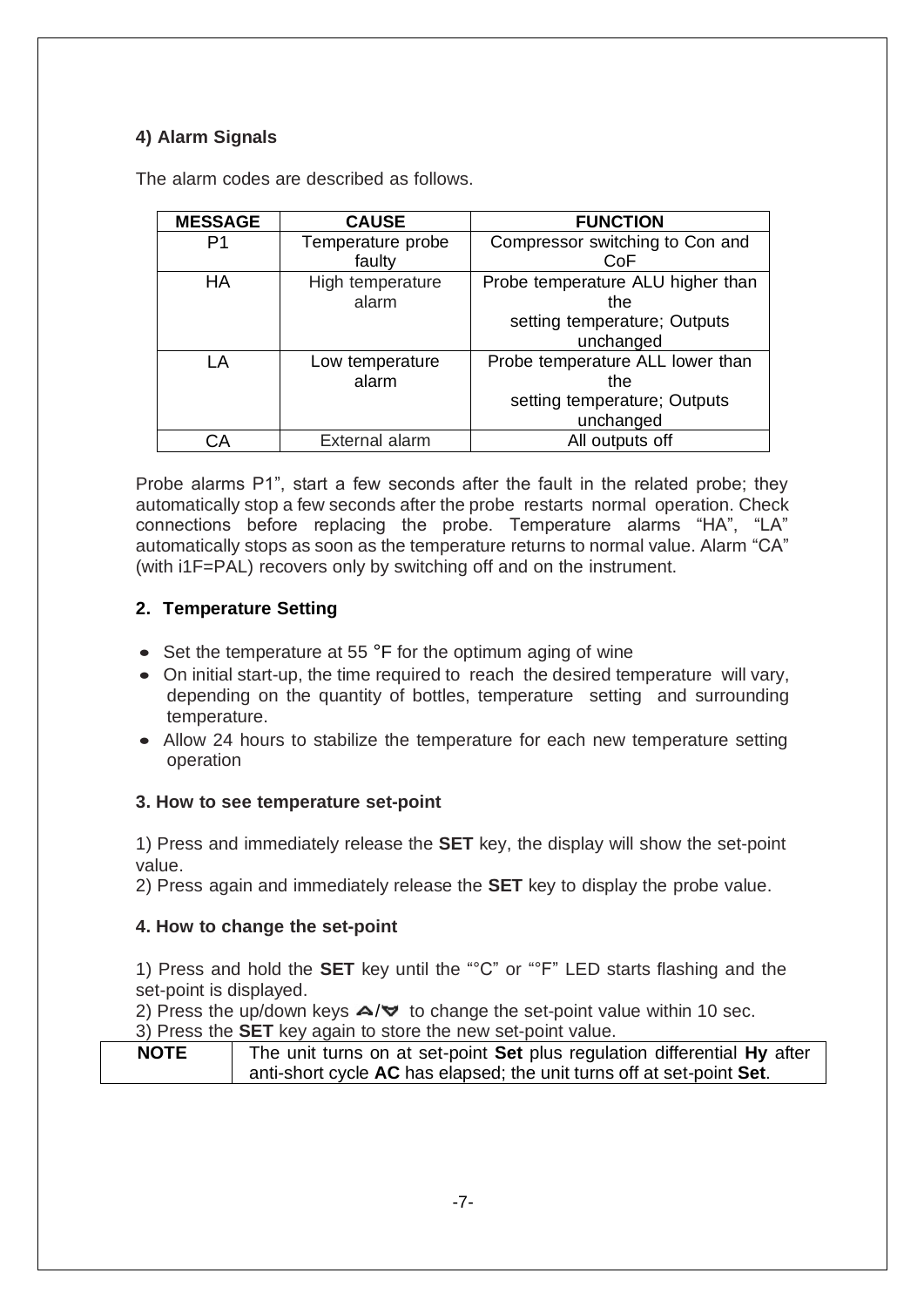#### **5. Manual Defrost**

Press and hold the defrost  $\ddot{\ddot{\mathbf{x}}}$  key until defrost starts. The defrost indicator will be on.

#### **6. Parameter Programming**

1) Press and hold the **SET**  $+\blacktriangledown$  keys until the "°C" or "°F" LED starts flashing, then release the keys.

2) Press and hold again the **SET**  $+$   $\blacktriangleright$  keys until the **Pr2** label is displayed, then release the keys. The first parameter **Hy** will be displayed.

3) Press up/down keys  $\blacktriangle / \blacktriangledown$  to scroll to the required parameter within 10 sec.

4) Press the "**SET**" key to display its value.

5) Use up/down  $\sqrt{k}$  to change its value within 10 sec.

6) Press "**SET**" to store the new value and the display will flash 3 times.

7) **To exit:** Press **SET +**  $\triangle$  or wait 15sec without pressing a key.

| <b>PARAMETER</b> | <b>DESCRIPTION</b>                         | <b>DEFAULT VALUE</b>                            |
|------------------|--------------------------------------------|-------------------------------------------------|
| Set              | set-point (°)                              | 55                                              |
| <b>Hy</b>        | temperature regulation differential        | 4                                               |
| <b>AC</b>        | anti-short cycle delay (min)               | 10 (hidden)                                     |
| Con              | compress on with probe faulty (min)        | 15                                              |
| CoF              | compress off with probe faulty (min)       | 30                                              |
| <b>CF</b>        | temperature unit (°F/ °C)                  | F: Fahrenheit                                   |
| rES              | display resolution                         | in: integer                                     |
| dLy              | temperature display delay (min)            | 1                                               |
| ot               | probe calibration (°)                      | $\overline{0}$                                  |
| <b>LS</b>        | minimum set-point (°)                      | 50                                              |
| <b>US</b>        | maximum set-point (°)                      | 65                                              |
| idF              | defrost interval time (hour)               | 12                                              |
| MdF              | defrost endurance time (min)               | 30                                              |
| <b>ALC</b>       | temperature alarm type                     | rE: relative to set-point                       |
| <b>ALU</b>       | high temperature alarm (°)                 | 10                                              |
| <b>ALL</b>       | low temperature alarm (°)                  | 10                                              |
| <b>AFH</b>       | alarm recovery differential (°)            | 5                                               |
| ALd              | temperature alarm delay (min)              | 60                                              |
| dAO              | temperature alarm delay on startup<br>(hr) | 23                                              |
| <b>SAA</b>       | heater set-point (°)                       | 40                                              |
| <b>SHy</b>       | heater regulation differential (°)         | $\overline{4}$                                  |
| <b>FSU</b>       | fan action                                 | Std                                             |
| FnC              | fan operating mode                         | C-n: on with compressor & off during<br>defrost |
| Fon              | fan on with compressor off (min)           | 0                                               |
| FoF              | fan off with compressor off (min)          | 15                                              |

**NOTE** Depending on the controller, not all parameters are available.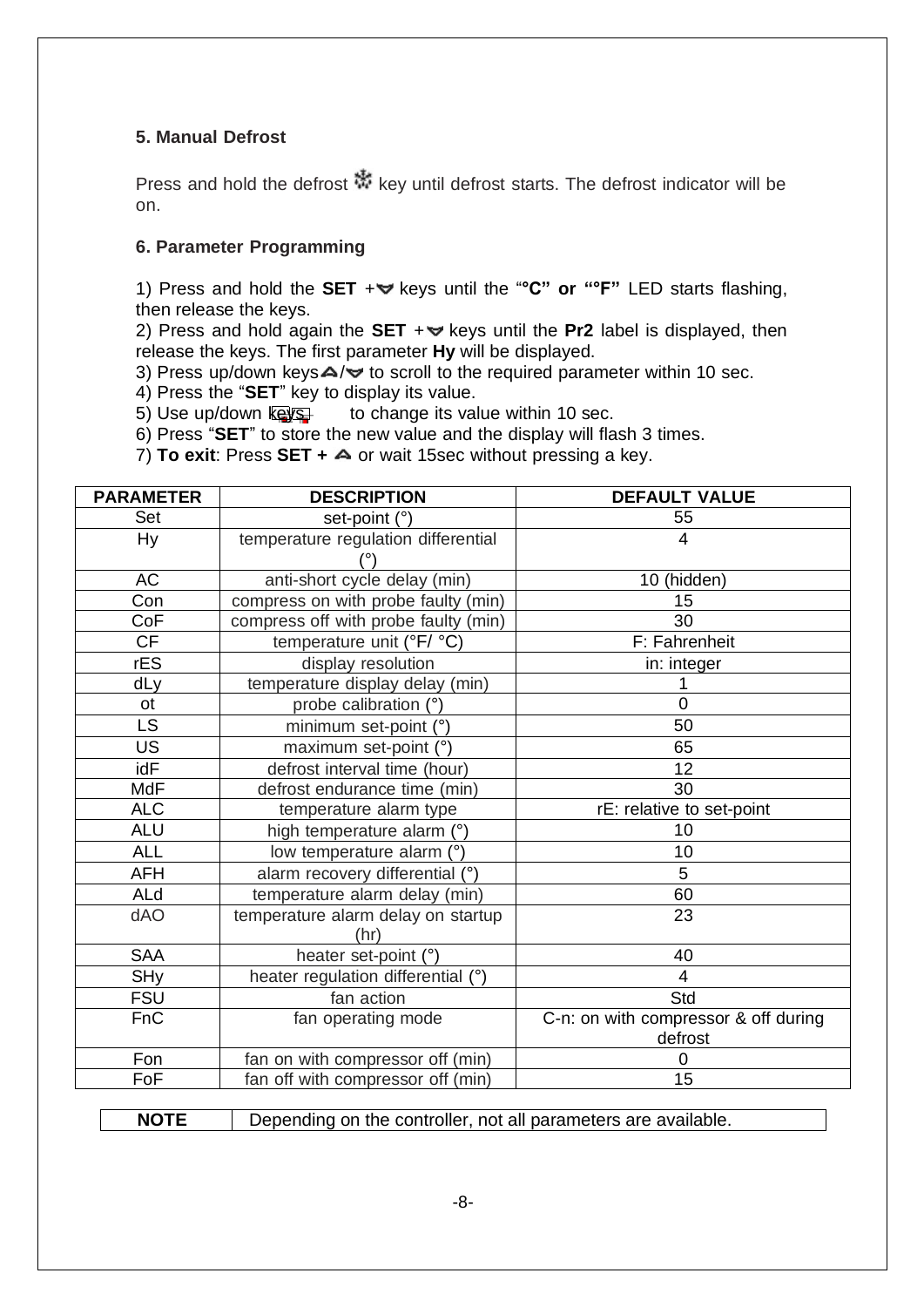#### **7. How to calibrate the air probe**

If the actual cellar temperature differs from the setting temperature, set parameter **ot** = actual cellar temperature minus set-point.

#### **8. How to adjust defrost settings**

In case there is excessive frost, the parameters  $\mathbf{FnC} = C-y$ ,  $\mathbf{idF} = 4$  and  $\mathbf{MdF} =$ 20 can be used to avoid frost.

#### **9. How to adjust the humidity**

The parameter **Fon** is used to adjust the humidity in the wine cellar. Higher **Fon** results in higher relative humidity. Use a separate hygrometer to monitor the humidity.

#### **10. How to set alarm call**

1) Speech notice will be sent to your phones when the cellar temperature is **ALU** higher or **ALL** lower than the set-point **Set**.

2) In order to test the call function, set parameters  $A \cdot d = 0$  and  $dA = 0$ . After testing, set  $\mathbf{A}\mathbf{Id} = 60$  and  $\mathbf{d}\mathbf{AO} = 23$ .

#### **11. How to set cellar heater**

The heater turns on at **SAA** minus **Shy**; the heater turns off at **SAA**.

| <b>NOTE</b> | Use a forced air heater to warm up the wine cellar.<br>If there is a thermostat on the heater, bypass it or set thethermostat<br>at the highest level.<br>If the heater runs more than 10 A current, use a 120VAC coil |
|-------------|------------------------------------------------------------------------------------------------------------------------------------------------------------------------------------------------------------------------|
|             | contactor.                                                                                                                                                                                                             |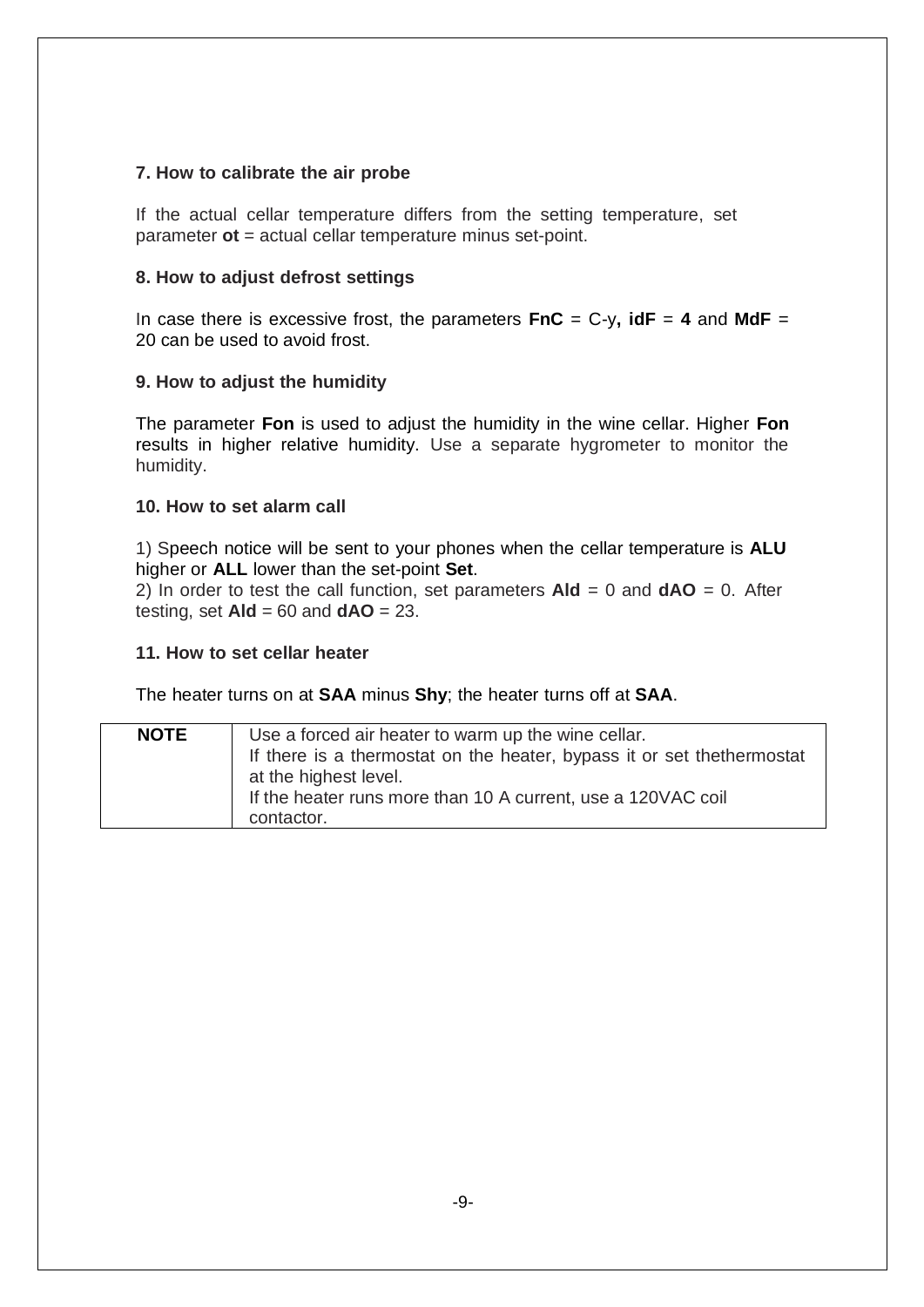

In general, always unplug system or disconnect power while doing care.

#### **1. Condenser Coil Cleaning**

- Clean the condenser coil regularly. Coil may need to be cleaned at least every 6 months.
- Use a vacuum cleaner with an extended attachment to clean the coil when it is dusty or dirty.

#### **2. Condensate Removing**

• Remove the excessive condensate if it is accumulated in the wine cellar under high humidity conditions.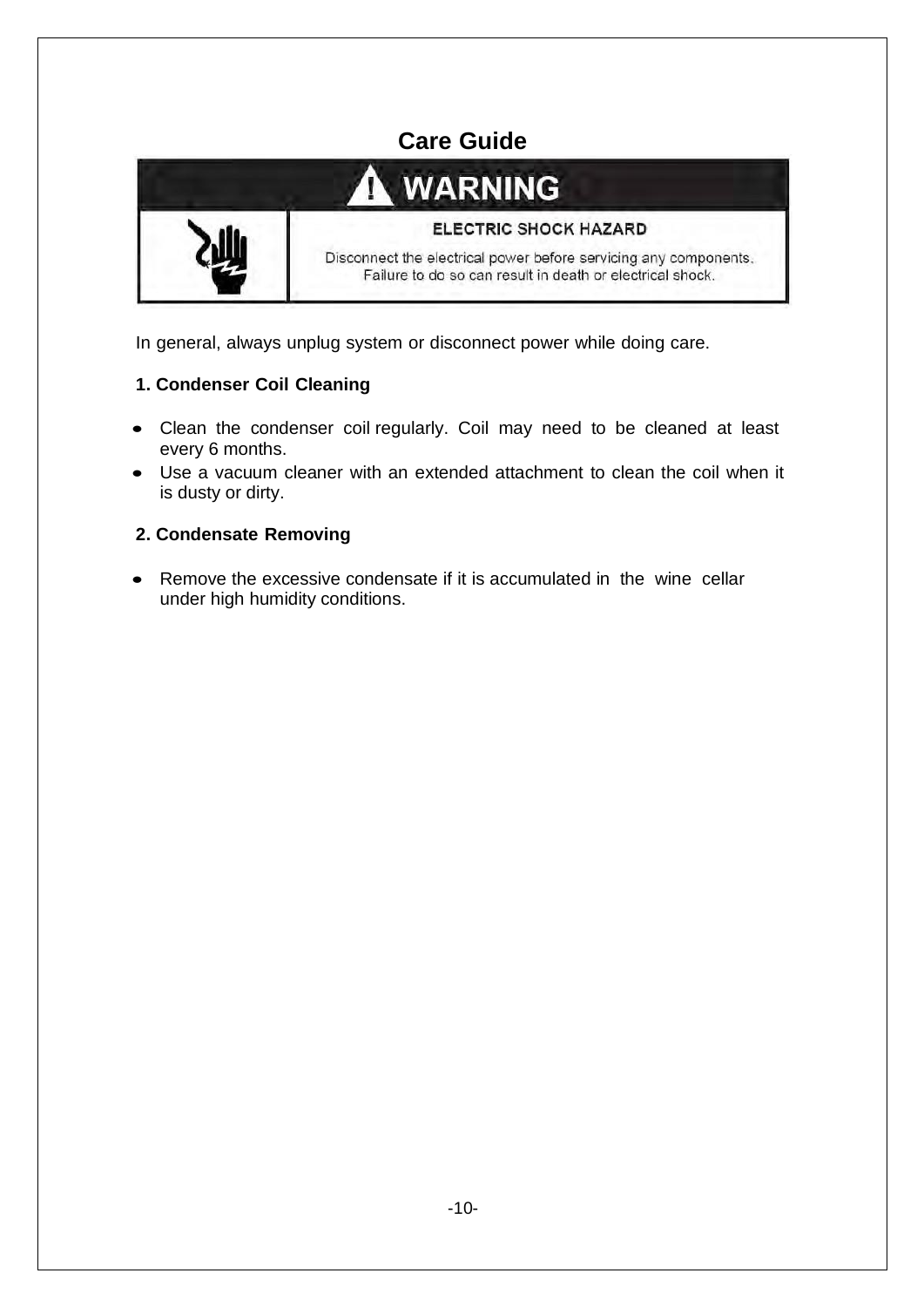## **User's Troubleshooting**

This Troubleshooting Chart is not prepared to replace the training required for a professional refrigeration service person, not is it comprehensive.

| Complaint                                                                           | <b>Possible Causes</b>                                                                                                                                                                                                                                                                                    | Response                                                                                                                                                                                                                                                                                                                                                                                                                                                                                                                                                                                                                                               |
|-------------------------------------------------------------------------------------|-----------------------------------------------------------------------------------------------------------------------------------------------------------------------------------------------------------------------------------------------------------------------------------------------------------|--------------------------------------------------------------------------------------------------------------------------------------------------------------------------------------------------------------------------------------------------------------------------------------------------------------------------------------------------------------------------------------------------------------------------------------------------------------------------------------------------------------------------------------------------------------------------------------------------------------------------------------------------------|
| 1. Unit not running                                                                 | Power cord not plugged<br>a.<br>No power from supply<br>b.<br>Incorrect or loose wirings<br>c.<br>d.<br>Low voltage<br>Setting<br>higher<br>than<br>е.<br>ambienttemperature<br>Waiting for cut-in<br>f.<br>Defrost light blinking<br>g.<br>Compressor light blinking<br>h.<br>Defective controller<br>i. | Check power cord<br>a.<br>Check receptacle and fuses<br>b.<br>Check all wirings and connections<br>c.<br>Contact an authorized electrician<br>d.<br>Lower temperature setting<br>е.<br>f.<br>Wait<br>Unit is under defrost mode<br>g.<br>Unit is under anti-short cycle delay<br>h.<br>Call service for diagnosis<br>i.                                                                                                                                                                                                                                                                                                                                |
| 2. Unit not starting, but<br>temperature<br>rising high                             | a. Anti-short cycle                                                                                                                                                                                                                                                                                       | a. Reset AC                                                                                                                                                                                                                                                                                                                                                                                                                                                                                                                                                                                                                                            |
| 3. Temperature<br>fluctuating                                                       | a. Air probe                                                                                                                                                                                                                                                                                              | a. When using an air probe, the wine bottle<br>temperature is mainly controlled by the<br>average air temperature. If the set-point<br>is 55°F with the differential 4F, the<br>cooling unit turns on at 59°F of air<br>temperature (It may be higher than 59°F<br>if it is in anti-short cycle or defrost) and<br>turns off at 55°F of air temperature. The<br>average air temperature is 57°F, andthen<br>the wine temperature is around 57+/-<br>0.5°F. The air is light enough to change<br>so quickly that it maintains relatively<br>constant average temperature<br>prevent<br>that<br>would<br>wine<br>bottle<br>temperature from fluctuating. |
| 4. Temperature high,<br>unit stopping and<br>starting normally                      | Temperature setting high<br>a.                                                                                                                                                                                                                                                                            | Lower the setting<br>a.                                                                                                                                                                                                                                                                                                                                                                                                                                                                                                                                                                                                                                |
| 5. Temperature high,<br>unit stopping and<br>starting with short<br>running<br>time | Air probe touching the<br>a.<br>evaporatorcoil, displaying<br>temperature ok<br>Air probe<br>cold-air<br>in<br>b.<br>supply, displaying temperature ok<br>Failed controller and probe<br>c.                                                                                                               | Move the air probe away from the<br>a.<br>evaporator<br>Move the air probe away from the cold-<br>b.<br>air supply<br>Call service for diagnosis<br>c.                                                                                                                                                                                                                                                                                                                                                                                                                                                                                                 |
| 6. Temperature highor<br>not cooling and<br>running continually                     | Improper cellar insulation & seal<br>a.<br>Cellar too large<br>b.<br>Ambient temperature too high<br>c.<br>d.<br><b>Exhaust restricted</b>                                                                                                                                                                | Check insulation, gasket and door<br>a.<br>opening<br>Check for excessive size<br>b.<br>Check installation location<br>c.<br>d.<br>Leave minimum 3 feet clearance for the<br>hot air exhaust side and leave minimum<br>1 foot clearance for the ambient air<br>intake side                                                                                                                                                                                                                                                                                                                                                                             |
|                                                                                     | Malfunctioning fans<br>е.                                                                                                                                                                                                                                                                                 | Check for<br>both<br>evaporator<br>and<br>е.<br>condenser fans                                                                                                                                                                                                                                                                                                                                                                                                                                                                                                                                                                                         |
|                                                                                     | Evaporator or condenser airflow<br>f.<br>Dirty Condenser<br>g.<br>Iced evaporator<br>h.<br>Refrigeration system restriction<br>i.<br>Refrigerant leak                                                                                                                                                     | Check for air restrictions, air short-<br>f.<br>circulation, grille directions<br>Clean condenser<br>g.<br>Defrost and reset temperature<br>h.<br>Call service<br>i.<br>Call service                                                                                                                                                                                                                                                                                                                                                                                                                                                                   |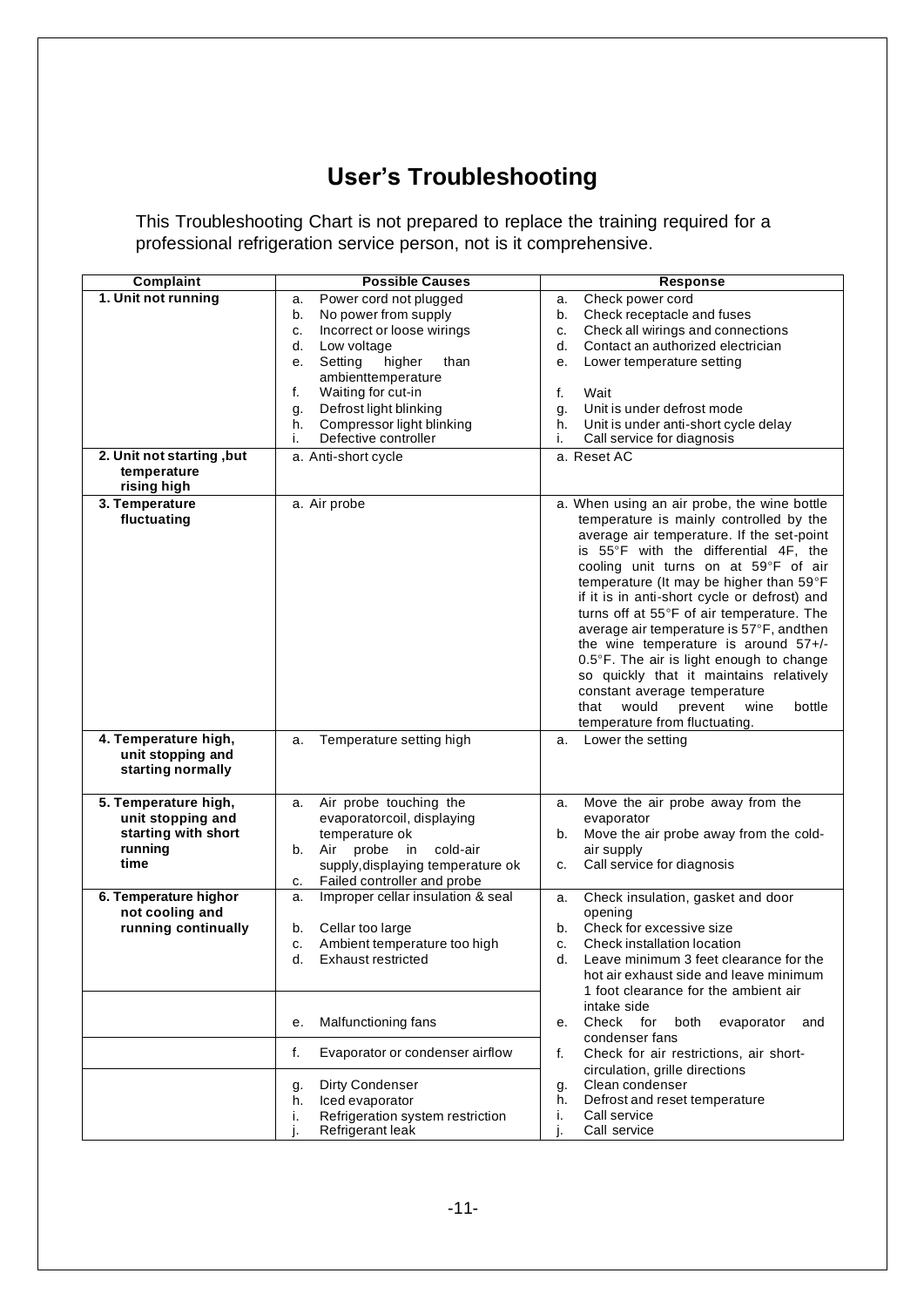|                     | Undercharge or overcharge<br>k.<br>Failed components<br>ı. | Call service<br>k.<br>Check compressor windings, start relayand<br>I.                       |
|---------------------|------------------------------------------------------------|---------------------------------------------------------------------------------------------|
|                     |                                                            | overload protector                                                                          |
| 7. Unit running too |                                                            |                                                                                             |
| long                | a. Improper cellar insulation & seal                       | a. Check insulation, gasket and dooropening<br>b. Leave minimum 3 feet clearance for thehot |
|                     | b. Exhaust restricted                                      |                                                                                             |
|                     |                                                            | air exhaust side and leave minimum                                                          |
|                     |                                                            | 1 foot clearance for the ambient airintake<br>side                                          |
|                     |                                                            | c. Check for excessive size                                                                 |
|                     |                                                            | d. Check for installation location                                                          |
|                     | c. Cellar too large<br>d. Ambient temperature > 90°F       | e. Clean condenser                                                                          |
|                     | Dirty Condenser                                            | Check for fan and air short circulation<br>f.                                               |
|                     | е.<br>Improper condenser air flow<br>f.                    |                                                                                             |
| 8. Condenser fan    | Incorrect or loose wirings                                 | Check all wirings and connections                                                           |
| running but         | a.<br>Failed components                                    | a.<br>Check start relay, start capacitor, overload<br>b.                                    |
| compressor not      | b.                                                         | protector, compressor.                                                                      |
| running             | Liquid refrigerant in the<br>c.                            | Call service.<br>c.                                                                         |
|                     | compressor                                                 |                                                                                             |
| 9. Compressor       | Fan blade stuck<br>a.                                      | Check for proper clearance<br>a.                                                            |
| running but         | Incorrect or loose wirings<br>b.                           | Check all wirings<br>b.                                                                     |
| condenser fan       | <b>Failed motors</b><br>c.                                 | Call service<br>c.                                                                          |
| not running         | Fan cycle control<br>d.                                    | Check for setting<br>d.                                                                     |
| 10.Temperature      | <b>Failed components</b><br>a.                             | Check compressor windings, start relayand<br>a.                                             |
| high,               |                                                            | overload protector.                                                                         |
| compressor          | Improper condenser airflow<br>b.                           | Check for condenser fan<br>b.                                                               |
| stopping and        | Dirty condenser<br>c.                                      | Clean condenser<br>c.                                                                       |
| starting but very   | Overcharge of refrigerant<br>d.                            | Call service for removing refrigerant<br>d.                                                 |
| short running       | Discharge or suction pressure<br>е.                        | Call service for information<br>e.                                                          |
| time                | toohigh                                                    |                                                                                             |
| 11. Evaporator fan  | a. Post-compressor fan running                             | a. Reset FON                                                                                |
| running too long    | modefor humidity modulation                                |                                                                                             |
| 12. Evaporator fan  | Incorrect or loose wirings<br>a.                           | Check all wirings and connections<br>a.                                                     |
| running but         | Failed components<br>b.                                    | Check start relay, start capacitor, overload<br>b.                                          |
| condensing unit     |                                                            | protector, compressor.                                                                      |
| not running         | Low refrigerant<br>c.                                      | Call service<br>c.                                                                          |
| 13. Temperature low | a. Low temperature setting                                 | a. Raise the setting                                                                        |
|                     | b. Low ambient temperature                                 | b. Move to another location                                                                 |
|                     | c. Air probe fault                                         | c. Check probe connections or change a                                                      |
|                     |                                                            | new one                                                                                     |
|                     | d. Temperature controller fault                            | d. Change a new one                                                                         |
| 14. Evaporator      | Evaporator air flow restriction<br>а.                      | a. Check for fans and CFM                                                                   |
| freezing up         | b. Condenser air flow restriction                          | b. Check for fans and CFM                                                                   |
|                     | c. Not stopping due to air leak, high                      | c. Check for seal, door opening, ambient                                                    |
|                     | ambient temperature or low<br>temperature setting          | temperature and temperature setting                                                         |
|                     | d. Defective controller or probe                           | d. Check for controller and probe                                                           |
|                     | e. Low ambient temperature                                 | e. Change defrost settings                                                                  |
|                     | f. Initially<br>working<br>then                            | Call service<br>f.                                                                          |
|                     | stopping, moisture in the system                           |                                                                                             |
|                     | g. Refrigerant low or leaking                              | Call service<br>g.                                                                          |
|                     | h. Expansion valve blockage                                | Call service<br>h.                                                                          |
| 15. Water leak      | a. Air leak in the wine cellar                             | a. Check for air leak                                                                       |
|                     | causingexcessive condensate                                |                                                                                             |
|                     | b. High humidity causing excessive                         | b. Use drain line                                                                           |
|                     | condensate                                                 |                                                                                             |
|                     | c. Evaporator air flow restriction                         | c. Check supply air flow or air TD                                                          |
|                     | d. Drain restricted or unit not level,                     | d. Clean the drip tray and drain line                                                       |
|                     | andwater overflowing                                       |                                                                                             |
|                     | e. Drip tray leak (No overflow but                         | e. Seal the leak using silicone sealant                                                     |
|                     | leak)                                                      |                                                                                             |
| 16.Excessive        | a. Air leak in the wine cellar                             | a. Check for any air leak                                                                   |
| condensate in       | causingexcessive condensate                                |                                                                                             |
| wine cellar         | b. High humidity causing                                   | b. Use drain line                                                                           |
|                     | excessive                                                  |                                                                                             |
|                     | condensate                                                 |                                                                                             |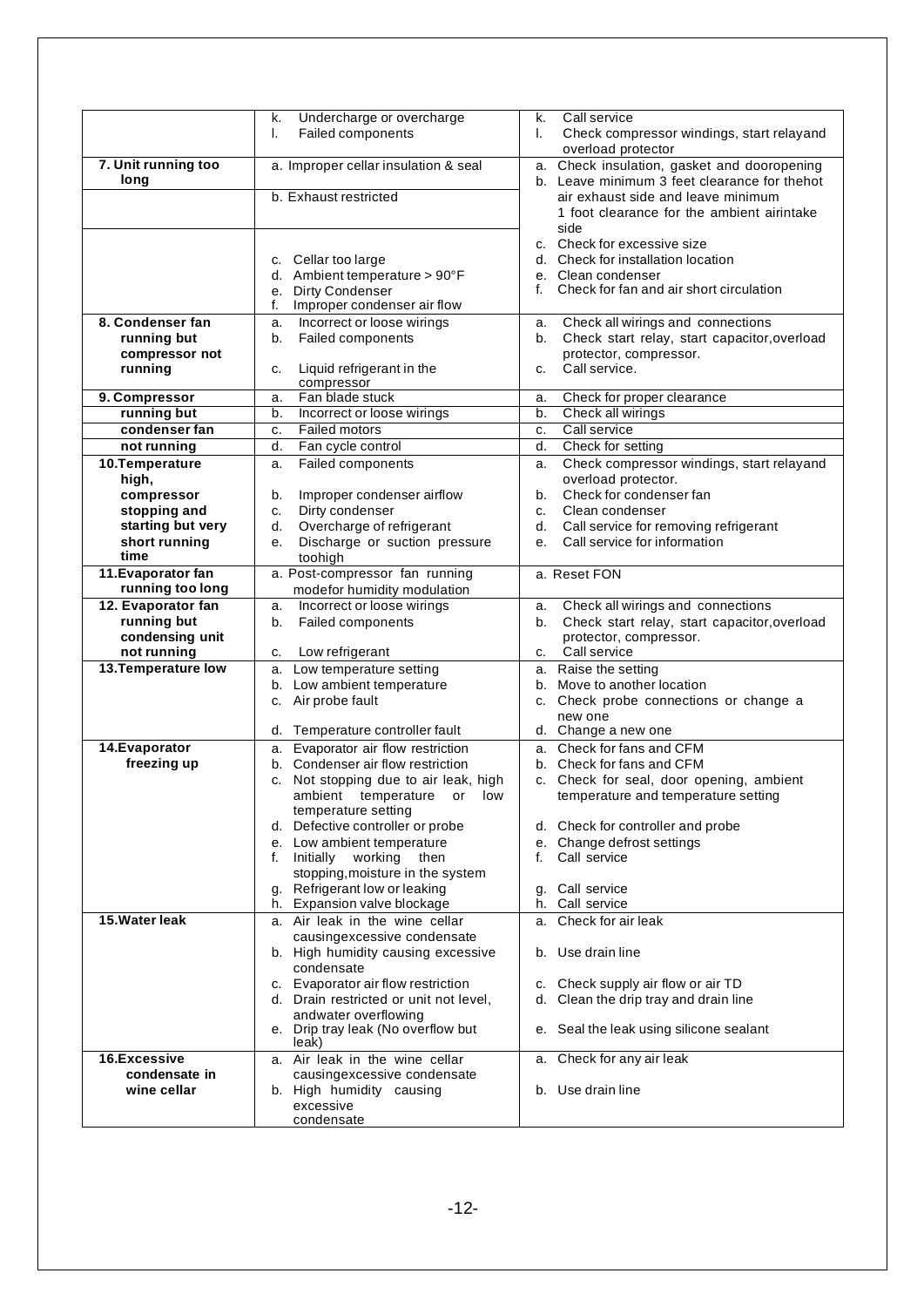|                             | c. Drain restricted                                                                      | c. Clean the drip tray and drain line                                                              |
|-----------------------------|------------------------------------------------------------------------------------------|----------------------------------------------------------------------------------------------------|
| 17. Condensate inside       | Drain line restricted<br>a.                                                              | Check for drain<br>a.                                                                              |
| ducts                       | Continually running not stopping<br>b.                                                   | raise temperature setting or increase<br>b.<br>defrost                                             |
|                             | Too cold supply air<br>c.                                                                | Increase air flow or raise temperature<br>c.<br>setting                                            |
| 18.Condensate               | Duct not insulated<br>a.                                                                 | Check for insulation<br>a.                                                                         |
| outside ducts               | High humidity<br>b.                                                                      | Use dehumidifier<br>b.                                                                             |
|                             | Too cold supply air<br>C.                                                                | Increase air flow or raise temperature<br>C.                                                       |
|                             |                                                                                          | setting                                                                                            |
| <b>19. Circuit tripping</b> | Incorrect fuse or breaker<br>a.                                                          | Check for proper fuse or breaker<br>a.                                                             |
|                             | Incorrect wirings<br>b.                                                                  | Check for wirings and connections<br>b.                                                            |
|                             | Failed components<br>C.                                                                  | Call service<br>$\mathsf{C}$                                                                       |
| 20. Noisy operation         | Mounting area not firm<br>a.                                                             | Add support to improve installation<br>a.                                                          |
|                             | Loose parts<br>b.                                                                        | Check fan blades, bearings, washers,<br>b.<br>tubing contact and loose screws.                     |
|                             | Compressor overloaded due to<br>C.<br>high ambient temperatures or<br>airflowrestriction | Check for airflow<br>$C_{r}$                                                                       |
|                             | Defective components<br>d.                                                               | Call service for checking internal loose,<br>d.<br>inadequate lubrication and incorrect<br>wirings |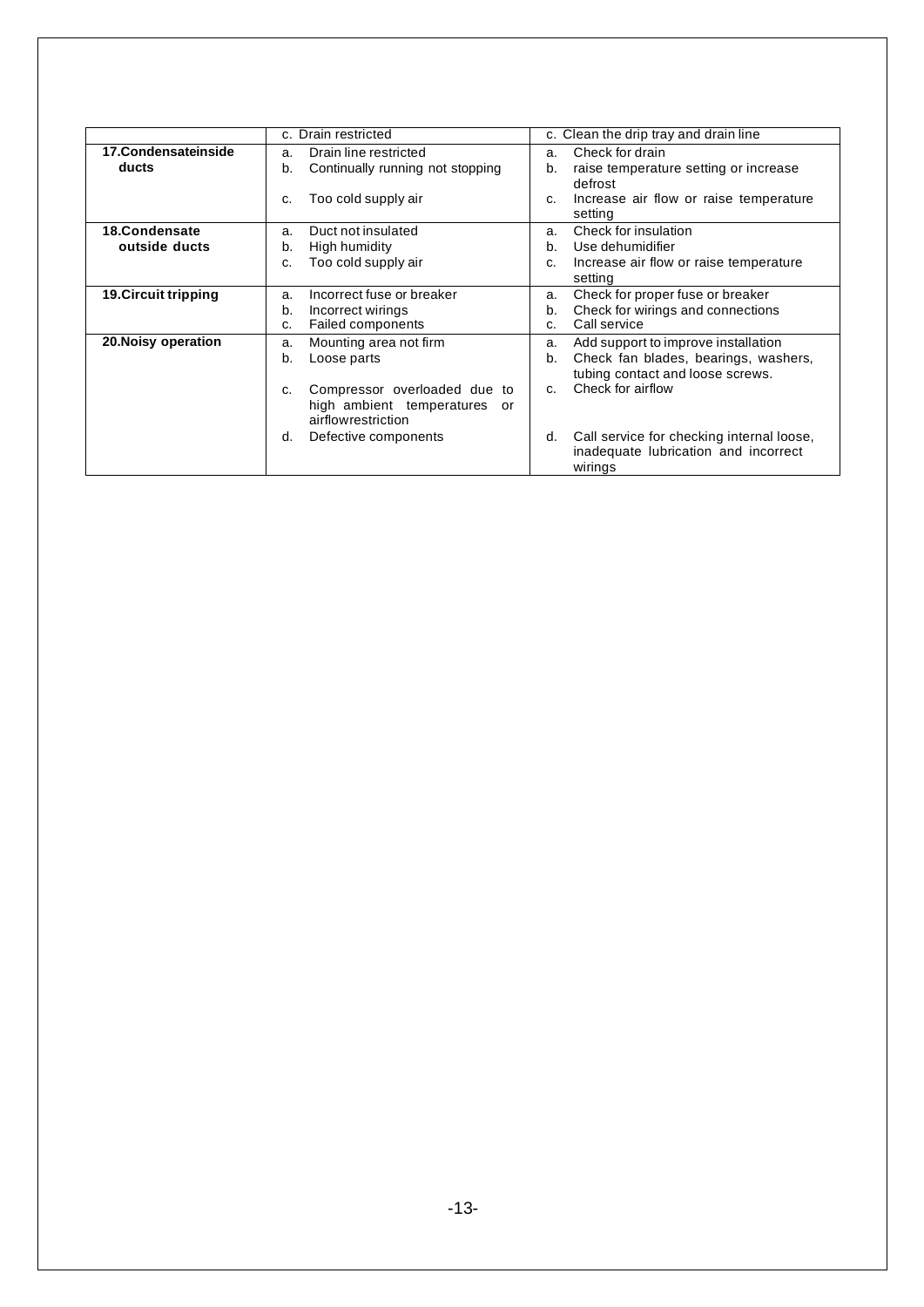## **Installer's Instructions**

**WARNING** Do not use a ground fault interrupter (GFI).A dedicated circuit is required.



- Always check wiring harness connections before initiating any test procedures.
	- Disconnect electric power from the appliance before performing any maintenance or repairs.
- Voltage checks should be made by inserting meter proves beside the wires in the connector blocks with the electric power source on and the connector block plugged in.
- Resistance checks should be made on components with the electric power off and the connector block disconnected.

#### **Federal law requires that WINE~MATE split cooling systems be installed by an EPA certified refrigeration technician.**

#### **1. General Instructions**

WINE~MATE split system is shipped as components and is ready for use only after a certified refrigeration technician has properly installed the system. Proper installation is critical. Vinotemp can only warrant the quality of the components.The installation and proper operation of the system must be warranted by the installer. Installation of the system must be done in accordance with all state and local building and electrical codes.

The condensing unit and evaporator unit are connected by a liquid line and an insulated suction line that are supplied by the installer. These lines must beproperly sized for the distance between the two units. After the units and linesare connected, the system must be checked for restriction, pressurization andleak. Then the system must be evacuate and charged with refrigerant. Refrigerant amount will vary depending on the length of line set.

#### **Parts included:**

Temperature Controller Evaporator Unit (liquid line solenoid valve and expansion valve are installed) Condensing Unit (discharge, suction valves and pressure controls are installed) Liquid Filter Liquid Indicator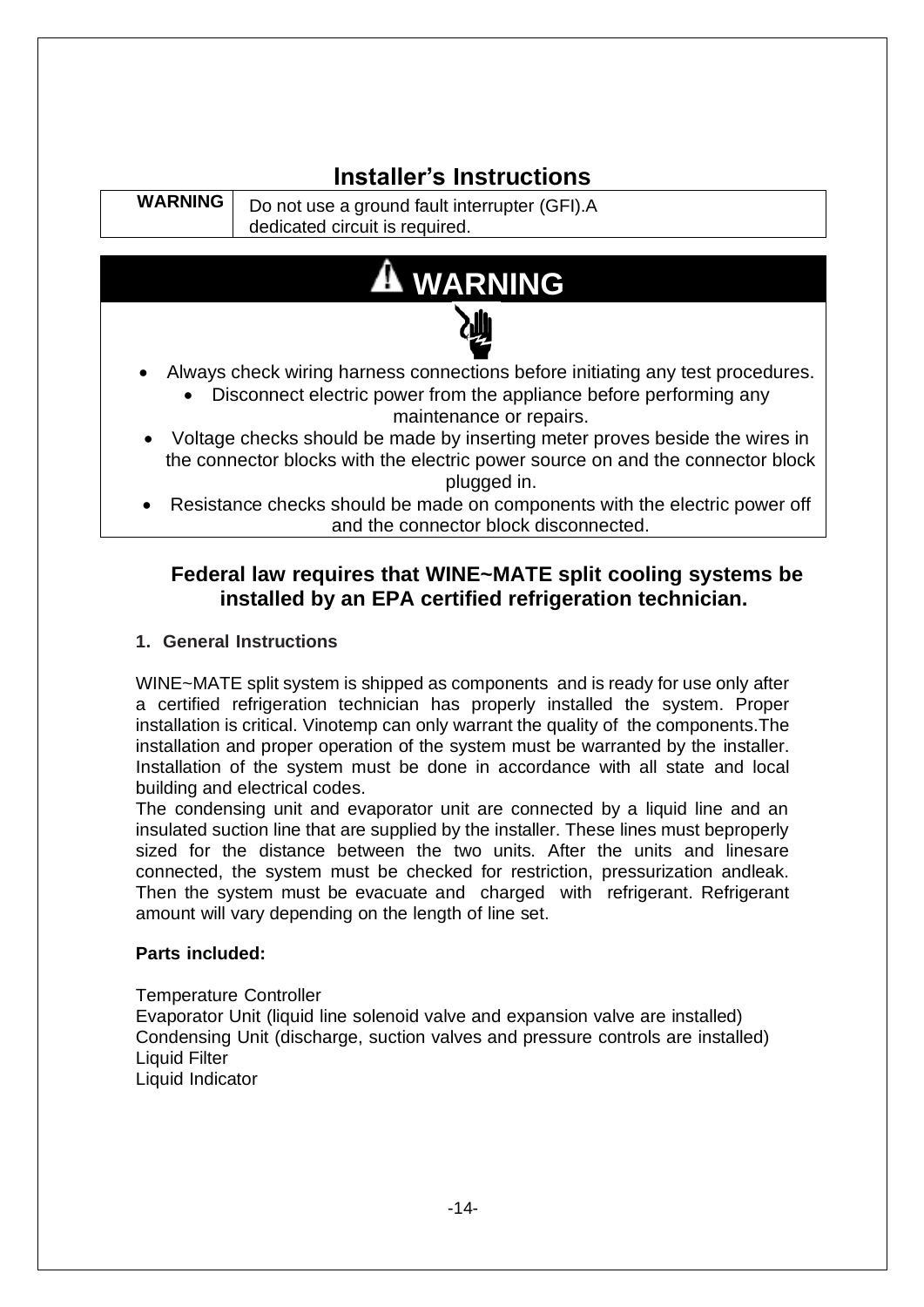#### **Parts not included:**

Liquid line copper tubing Suction line copper tubing

| <b>CAUTION</b> | Liquid and suction line locations may differ from that what is shown below,<br>please check on the units for proper installations. |
|----------------|------------------------------------------------------------------------------------------------------------------------------------|
|                |                                                                                                                                    |

| <b>NOTE</b> | To prepare rough-in, leave minimum 4" clearances for electrical |
|-------------|-----------------------------------------------------------------|
|             | wiring and refrigeration piping.                                |

| <b>Model No</b>       | <b>Evap Unit</b><br>$W''$ x D" x H" x<br>H1"        | <b>Cond Unit</b><br>$L''$ x W" x<br>Н"                            | <b>Electrical</b><br><b>Rating Evap</b><br><b>Unit / Cond Unit</b> | <b>Min Circuit</b><br><b>Ampacity</b> | Weight (lb)<br>Evap Unit /<br><b>Cond Unit</b> |
|-----------------------|-----------------------------------------------------|-------------------------------------------------------------------|--------------------------------------------------------------------|---------------------------------------|------------------------------------------------|
| WM-<br>2520SSW        | WM-252SFCW<br>$16 \times 5 - 1/2 \times 36$         | WM-<br>252SCUR                                                    | 220V-50Hz-.4A/<br>220V-50Hz-3A                                     | 10A                                   | 30/40                                          |
|                       | x 34                                                | $18 \times 14 \times$<br>12 <sub>2</sub>                          |                                                                    |                                       |                                                |
| WM-<br>2520SSW-<br>LA | WM-252SFCW<br>$16 \times 5 - 1/2 \times 36$<br>x 34 | WM-<br>252SCUR-<br>LA<br>$18 \times 14 \times$<br>12              | 220V-50Hz-.4A/<br>220V-50Hz-3.5A                                   | 10A                                   | 30/40                                          |
| WM-<br>4520SSW        | WM-452SFCW<br>$16 \times 5 - 1/2 \times 48$<br>x 46 | WM-<br>452SCUR<br>$18 \times 14 \times$<br>12 <sub>2</sub>        | 220V-50Hz-.4A/<br>220V-50Hz-3.5A                                   | 10A                                   | 37/60                                          |
| WM-<br>4520SSW-<br>LA | WM-452SFCW<br>$16 \times 5 - 1/2 \times 48$<br>x 46 | WM-<br>452SCUR-<br>LA<br>$18 \times 14 \times$<br>12 <sub>2</sub> | 220V-50Hz-.4A/<br>220V-50Hz-4A                                     | 10A                                   | 37/60                                          |

**Fig. 3 WM-252~452SFCW Evaporator Unit**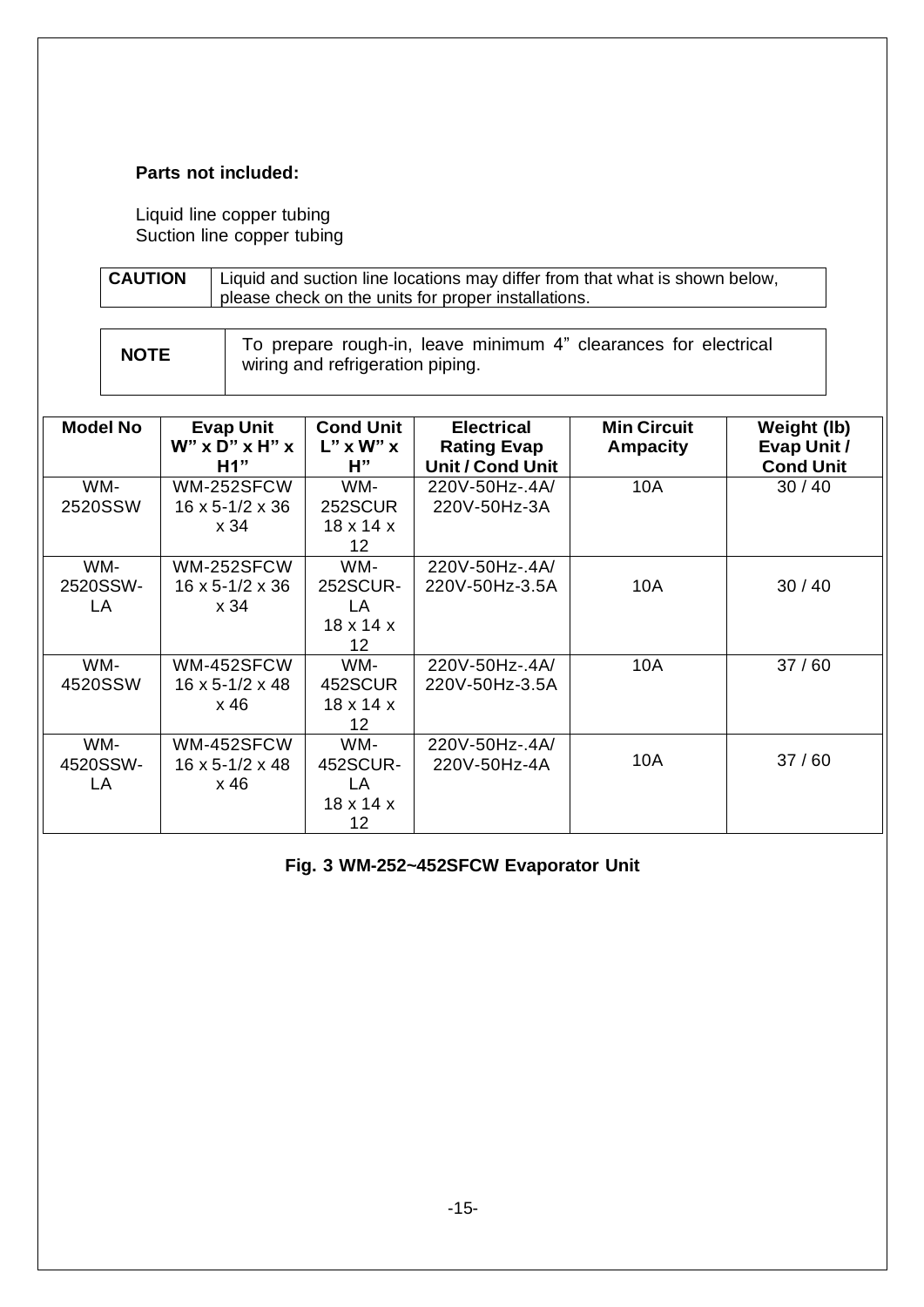



**Fig. 5 WM-Liquid Filter Fig. 6 WM-Liquid Indicator**

#### **2. Temperature Controller and Air Probe Location**

1) The air probe shall be located in the wine cellar 5 ft above the floor or the air return area.

#### **3. Evaporator Unit Location**

- 1) The WM252~452SFCW evaporator units shall be installed for wall mount with the air supply on the top side and air return on the bottom side. It can be installed inside the wine racks.
- 2) Air supply shall be unobstructed minimum 12"; air return shall be unobstructed minimum 6".
- 3) A grille can be used to cover the supply and return with 0~2" clearance. A 2-3 ft long duct can be added.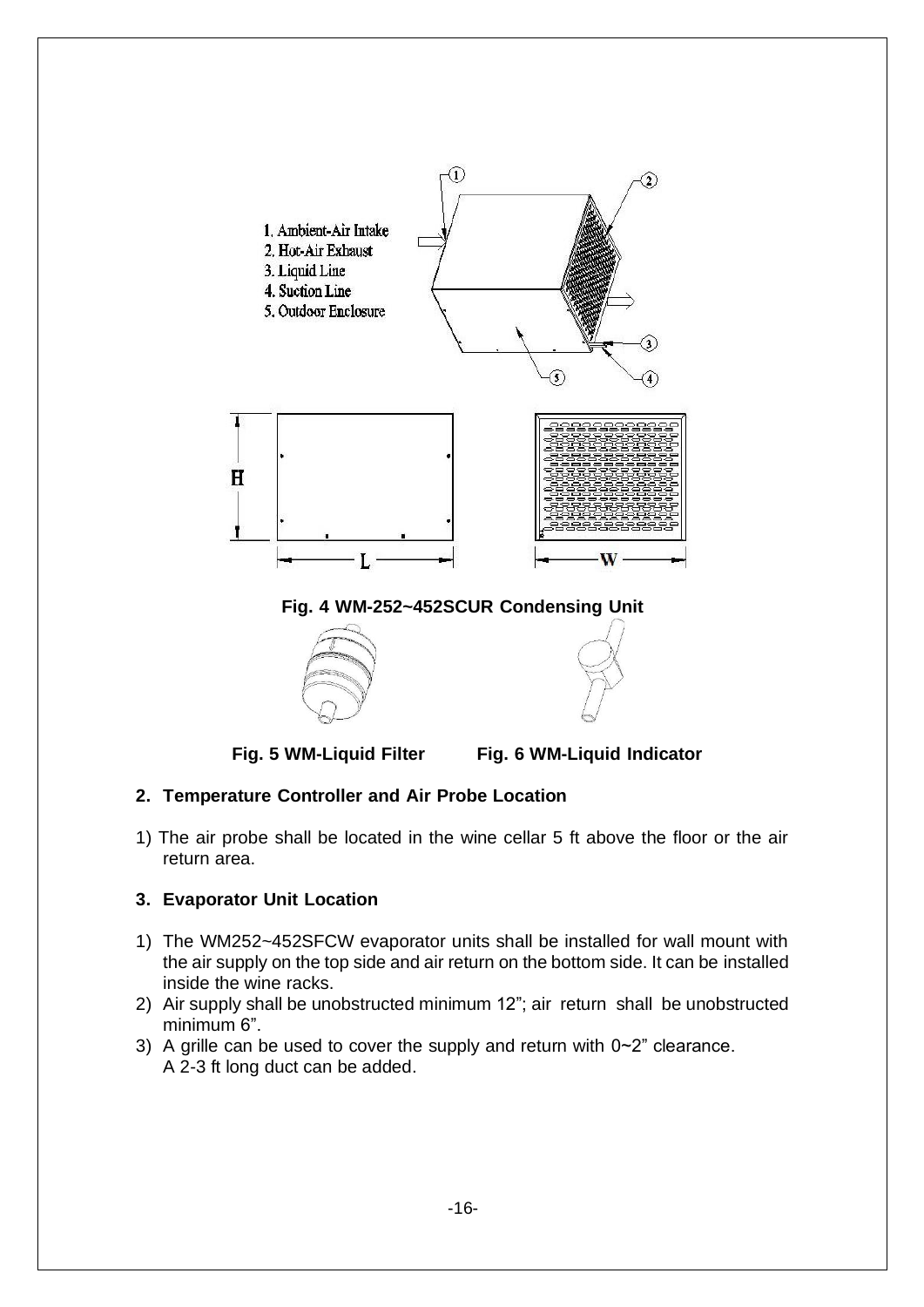4) There is a gravity drain system, so the unit shall be installed level or with a slight slope downward the drain connection and the drain line shall be installed slope down toward the drain.

If rise-up is necessary, a condensation pump must be used.

#### **4. Condensing Unit Location**



| <b>CAUTION</b> | Low ambient condition kit is required if the temperature will be |
|----------------|------------------------------------------------------------------|
|                | below $50^{\circ}$ F.                                            |

- 1) Place the condensing units WM-252~452SCUR in a properly ventilated location. If it is not, heat exhausted by the condensing unit will build up and the cooling system will not operate properly.
- 2) Condensing unit shall be elevated to avoid possible flooding and shaded from direct sun. It shall not be exposed to temperatures higher than 110 °F or lower than 50 °F.
- 3) Leave minimum 5 ft clearance for the air exhaust side and leave minimum 1 foot clearance for the ambient air intake side.

#### **5. Refrigeration Piping and Leak Testing**

| <b>NOTE</b> | The line connector sizes of liquid filter and indicator, the valve connector<br>sizes of condensing unit or the line connector sizes of evaporator unit<br>may not be the same as the listed refrigeration line sizes.<br>If the condensing unit is installed above the evaporator unit, usethe<br>suction line one size smaller.<br>Expansion and solenoid valves have been installed on the liquid line in<br>the evaporator unit. |
|-------------|--------------------------------------------------------------------------------------------------------------------------------------------------------------------------------------------------------------------------------------------------------------------------------------------------------------------------------------------------------------------------------------------------------------------------------------|
|-------------|--------------------------------------------------------------------------------------------------------------------------------------------------------------------------------------------------------------------------------------------------------------------------------------------------------------------------------------------------------------------------------------------------------------------------------------|

The line sizes and refrigerant charges are listed as follows.

| <b>Model No</b>                           | <b>Equivalent</b><br><b>Line Set</b> | Liquid<br>Line | <b>Suction</b><br>Line | <b>Drain Line</b> | <b>Recommended</b><br><b>Initial Charge</b> |
|-------------------------------------------|--------------------------------------|----------------|------------------------|-------------------|---------------------------------------------|
| <b>WM-2520SSW</b><br><b>WM-2520SSW-LA</b> | $\leq$ 75 FT                         | $1/4"$ OD      | $3/8"$ OD              | $1/2$ " OD        | R134a / 19 OZ                               |
| <b>WM-4520SSW WM-</b><br>4520SSW-LA       | $\leq$ 75 FT                         | $1/4"$ OD      | $1/2$ " OD             | $1/2$ " OD        | R <sub>134</sub> / 26 OZ                    |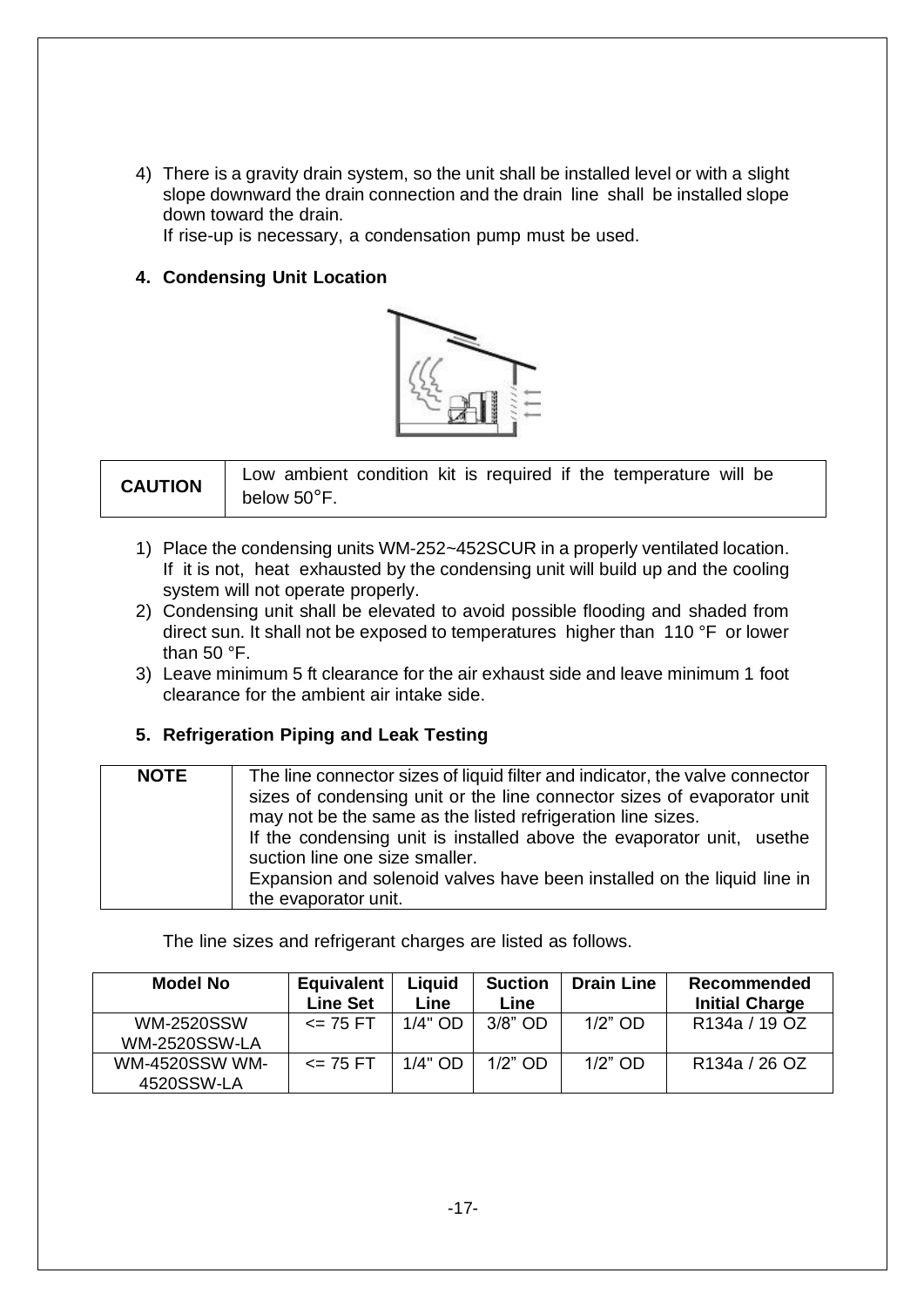- 1) The piping starts from  $\Box$ condensing unit's receiver discharge valve  $\Box$ liquid filter  $\Box$ liquid indicator  $\Box$ liquid line  $\Box$ to evaporator unit's liquid lineconnection (assembled with solenoid valve and expansion valve)  $\Box$  suction line connection  $\Box$ insulated suction line  $\Box$ to condensing unit's suction valve.
- 2) If the line set exceeds 75 ft long, use both inverted U trap and suction accumulator to prevent liquid from flooding back to the compressor.
- 3) If the condensing unit is located below the evaporator unit, use inverted U trap to prevent liquid from flooding back to the compressor. If the elevation difference is more than 10 ft, use both inverted U trap and suction accumulator.
- 4) If the condensing unit is located more than 10 ft above the evaporator unit, use U trap to aid oil returning to the compressor.
- 5) Complete pipe brazing, check solenoid valve and expansion valve restrictions and perform leak testing.
- 6) Hook up the drain line and check if water drains.

#### **6. Connecting Electrical Wires**

Connect all electrical components using the wiring diagrams in accordance with all state and local codes.

#### **7. Evacuating, Charging and Starting the System**

**1-Manifold High or Low Pressure Hose; 2-Receiver Discharge or Compressor Suction Port; 3-Liquid or Suction Line; 4-Pressure Control;**



**BACK POSITION FRONT POSITION MIDDLE POSITION**

**Fig. 7 ROTALOCK Valve Operation**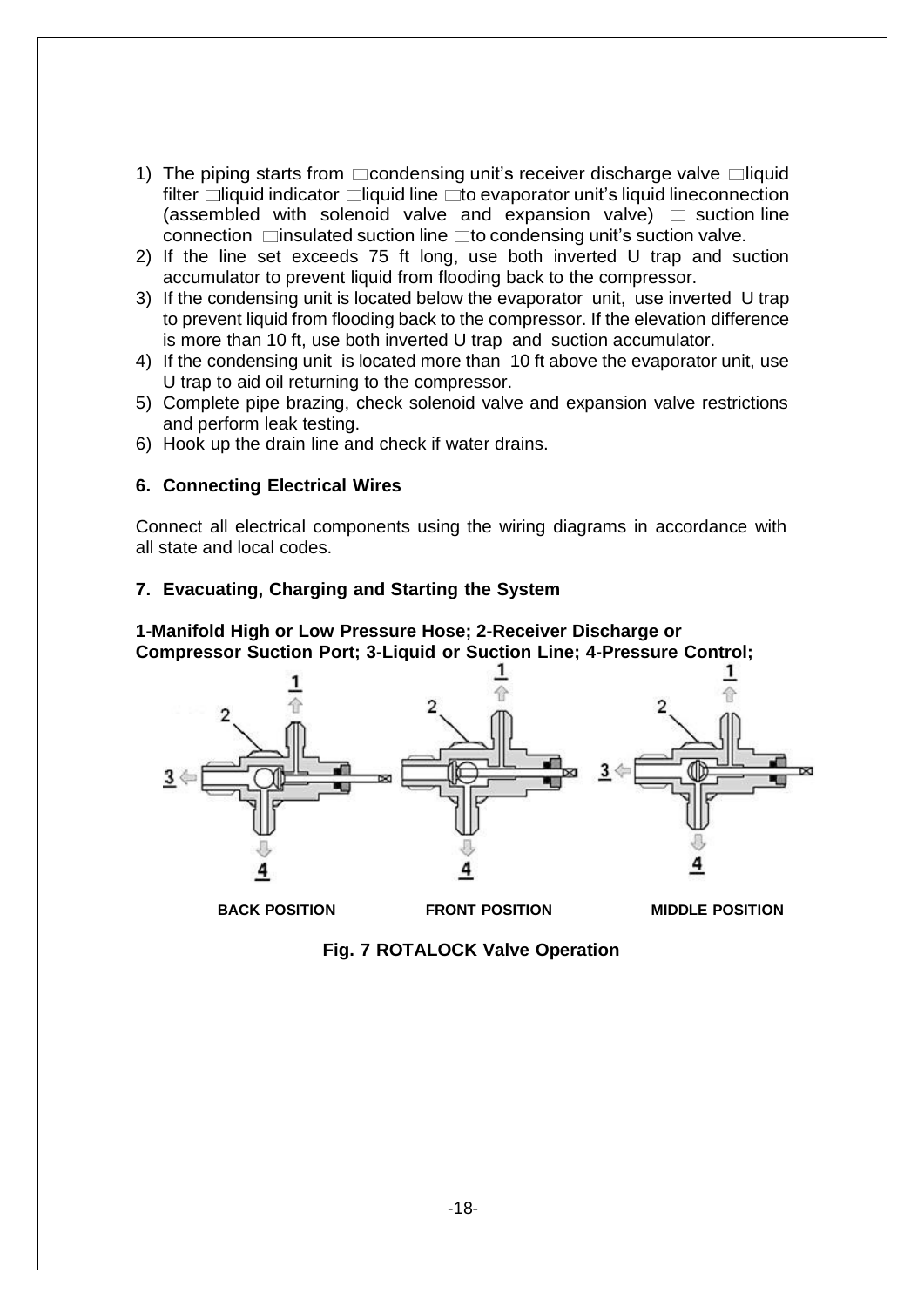

**Fig. 8 Base Valve Operation**

**Back Position**: Normal operation, manifold port is closed. **Front Position**: Storage operation, liquid or suction line connection is closed. **Middle Position**: Installation operation, all ports are open.

|             | <b>MIGGIO I CONTON.</b> MIGRARION OPCTONOM, ON PONS OFC OPCH.                 |  |  |  |  |  |
|-------------|-------------------------------------------------------------------------------|--|--|--|--|--|
| <b>NOTE</b> | The recommended initial charges are used for reference only, always           |  |  |  |  |  |
|             | use the superheat, subcooling and pressure readings to charge                 |  |  |  |  |  |
|             | refrigerant properly.                                                         |  |  |  |  |  |
|             | If the unit is equipped with a low ambient condition kit and installed in the |  |  |  |  |  |
|             | summer, add 15% more refrigerant.                                             |  |  |  |  |  |
|             | If the low ambient condition kit is used, turn off the compressor before      |  |  |  |  |  |
|             | power the condensing unit. Only turn on the compressor after the              |  |  |  |  |  |
|             | condensing unit has been powered for 12 hours.                                |  |  |  |  |  |

- 1) Turn both discharge and suction valves in the middle positions.
- 2) Connect the manifold high or low pressure hose to the discharge or suction valve and connect it to a vacuum pump.
- 3) Open the manifold high and low pressure valves to evacuate the system.
- 4) Close the manifold high and low pressure valves and switch it to a charging scale.
- 5) Open the manifold high and low pressure valves to charge the system using the recommended initial charge.
- 6) Close the manifold high and low pressure valves. Turn on the power to start the system.
- 7) Check the following temperatures and pressures.

#### **8. Adjusting and Completing the Installation**

- 1) Checking pressure control settings
- I. The encapsulated pressure control (if applicable)

Suction pressure setting (fixed): Cut in  $=$  32 psig; Cut out  $=$  10 psig;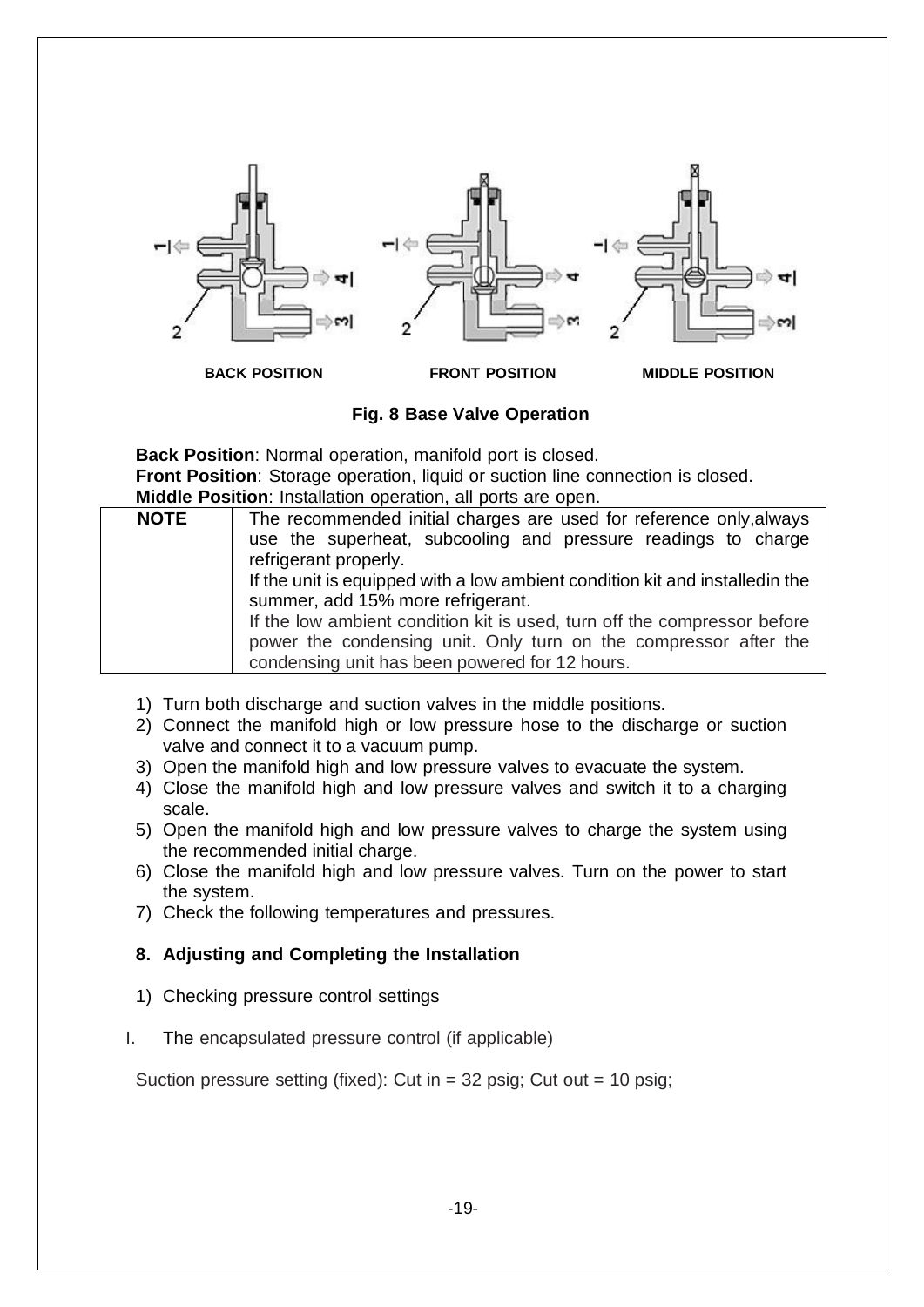

II. The adjustable pressure control (if applicable for pump-down)

Suction pressure setting: Cut out=5 psig; Cut in=25 psig; Differential=20 psig Head pressure setting: Cut out=230 psig; Cut in=150 psig; Differential=80 psig It is necessary to adjust the setting in the field to reach the correct cycle time.

A. P70 Single/Dual Control



B. PS2 Dual Control



**Fig. 10 Adjustable Pressure Control**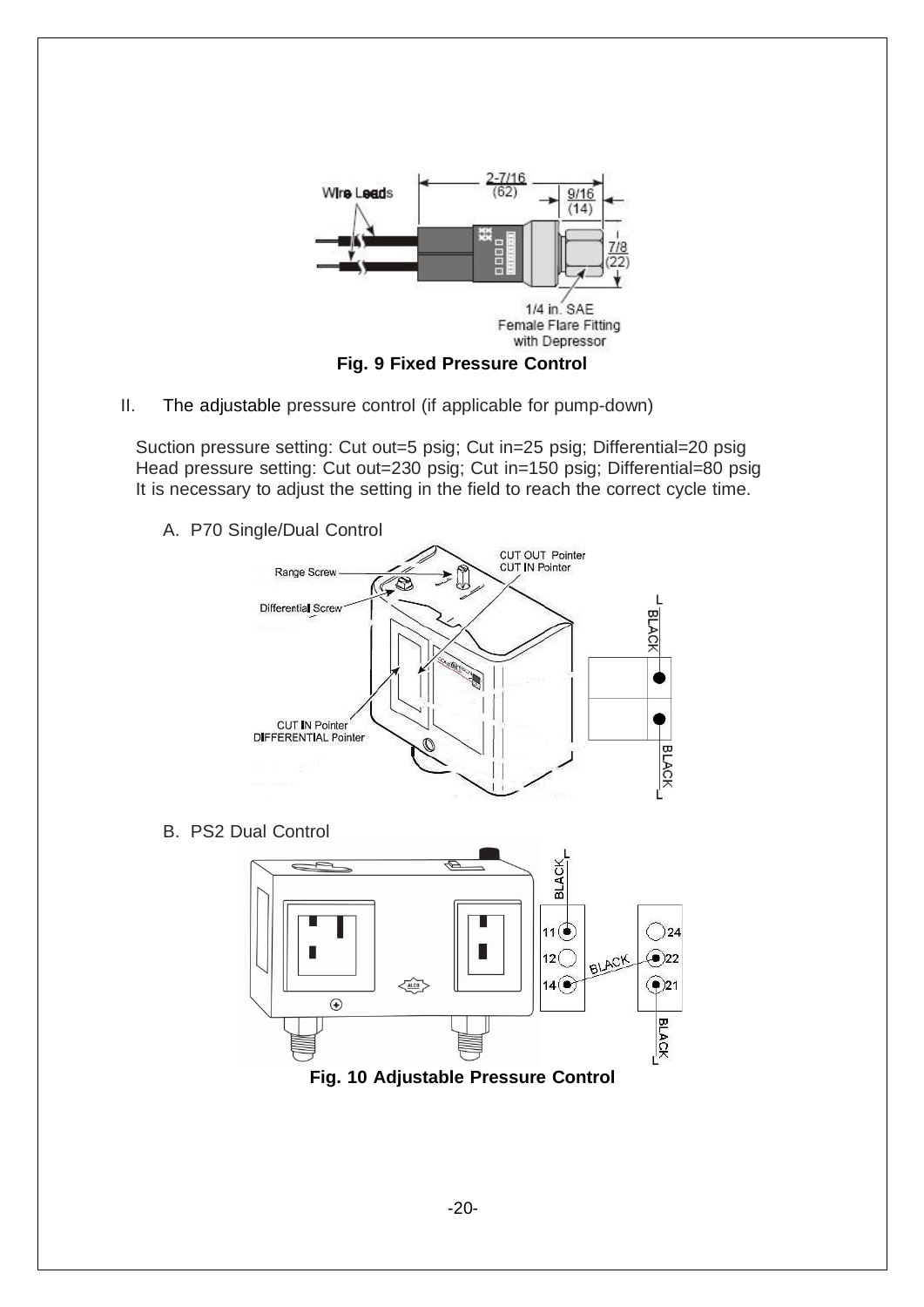- III. Low ambient condition kit (if applicable)
	- A. The crankcase heater

The crankcase heater is installed at the bottom of the compressor and shall be turned on all the time. The heater is self-regulated.

B. The condenser fan control

The condenser fan control is installed at the high side. It closes on rise of pressure. It is necessary to adjust the setting in the field to avoid fan short cycle.

Head pressure setting: Cut in=170 psig; Cut out=110 psig; Differential=60 psig;



**Fig. 11 Condenser Fan Cycle Control**

2) A fan speed control may be used to adjust the air flow to achieve the specified CFM. The fan will run from the minimum speed to full speed with the control knob at the lowest and highest speed position. To adjust the minimum speed, turn control knob to the lowest speed position, then rotate the setting (located on the side or front) clockwise to decrease the minimum speed or counter-clockwise to increase the minimum speed. The minimum speed should be adjusted until it supplies the required CFM.



**Fig. 12 Fan Speed Control**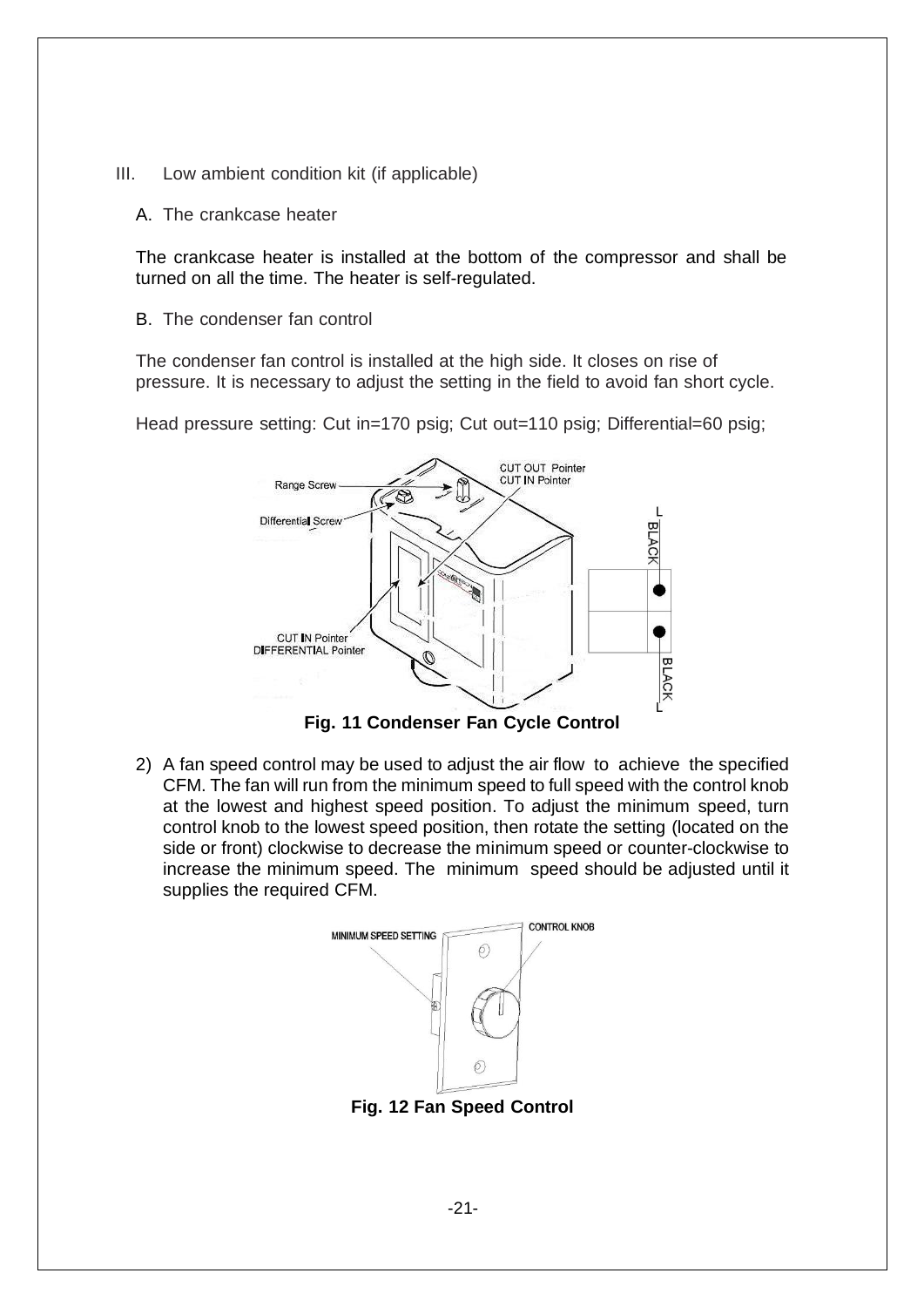- 3) The subcooling at the condensing unit shall be around  $10^{\circ}$ F. The charge may be complete when there are no more bubbles forming in the liquid indicator.
- 4) The head pressure shall be 120  $\sim$  150 psig at 70  $\sim$  90 °F condensing unit operating temperatures.
- 5) The evaporator's constant pressure expansion valve is set around  $30 \sim 35$  psig  $(35 \sim 40^{\circ}$ F) at factory. This pressure setting gives a dew point to maintain the proper humidity for storing wine.
- 6) The temperature split across the evaporator shall be  $8 \sim 10^{\circ}$ F at 55°F wine cellar temperature.
- 7) Again, you must verify if the superheat at the evaporator unit is  $9 \sim 18^{\circ}F$  at 55 °F ~ 65 °F wine cellar temperatures.
- 8) If the superheat is high, check the subcooling first to see if the refrigerant charge is sufficient. If the charge is not sufficient, add more refrigerant (Liquid must always be charged into the hide side when the compressor runs). If the charge is good, then increase the evaporator suction pressure by turning the hex nut (5/16") clockwise.
- 9) If the superheat is low, then decrease the evaporator suction pressure by turning the hex nut (5/16") counter-clockwise.<br>  $\overline{ }$



**Fig. 13 Expansion Valve**

10)Turn both discharge and suction valves in the back positions.

11)Disconnect the manifold.

#### **9. Pressure, Superheat and Subcooling Readings**

| <b>Complaint</b>                                                                   |  |  |  |      | <b>Possible Causes</b>                  |
|------------------------------------------------------------------------------------|--|--|--|------|-----------------------------------------|
| 1) High suction pressure and low<br>pressure<br>Zero superheat and zero subcooling |  |  |  | head | 1) Compressor may be bad                |
| 2) High suction pressure and low<br>pressure<br>Low superheat and low subcooling   |  |  |  | head | Expansion valve<br>opened, too much oil |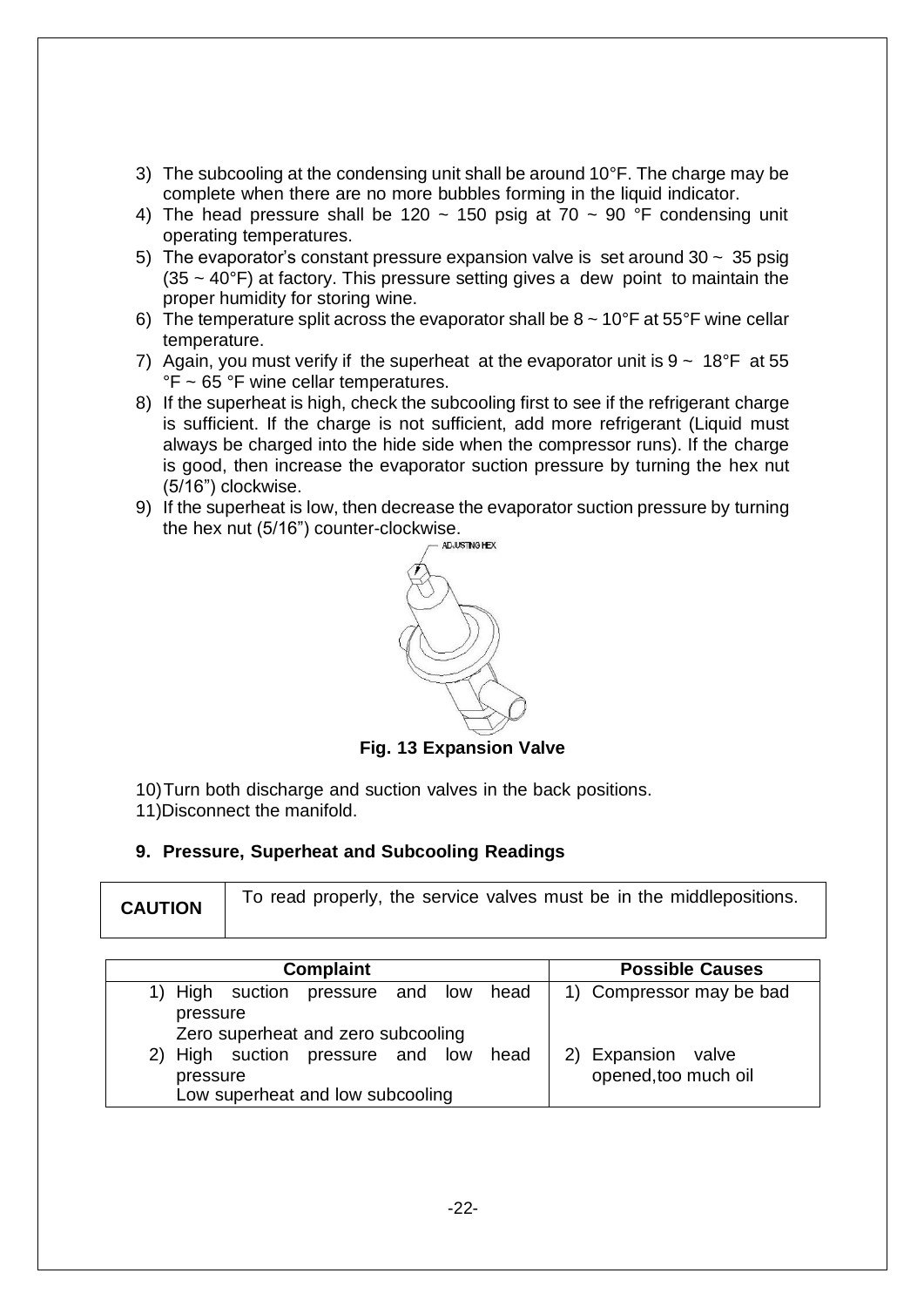| 3) High suction pressure and high<br>head<br>pressure | 3) Overcharge                     |
|-------------------------------------------------------|-----------------------------------|
| Low superheat and high subcooling                     |                                   |
| 4) High to normal suction pressure and high           | 4) Non-condensable gas            |
| head pressure                                         |                                   |
| Low subcooling                                        |                                   |
| 5) High suction pressure and high<br>head             | 5) Air<br>restricted,<br>dirty    |
|                                                       |                                   |
| pressure                                              | condenser, bad condenser          |
| Low superheat and low subcooling                      | fans                              |
| 6) High suction pressure and high<br>head             | 6) High cellar temperature,       |
| pressure                                              | high evaporator load              |
| High superheat                                        |                                   |
| 7) Low suction<br>pressure and low<br>head            | 7) Undercharge                    |
| pressure                                              |                                   |
| High superheat and low subcooling                     |                                   |
| 8) Low suction pressure and low to normal             | 8) Liquid line restricted after   |
| head pressure                                         | solenoid<br>valve<br>receiver,    |
| High superheat and high subcooling                    | restricted                        |
| 9) Low suction pressure and low<br>head               | 9) Suction line restricted        |
|                                                       |                                   |
| pressure                                              |                                   |
| Normal<br>high superheat<br>and<br>low<br>to          |                                   |
| subcooling                                            |                                   |
| low<br>10)Low suction<br>pressure and<br>head         | 10) Air restricted at evaporator, |
| pressure                                              | evaporator iced                   |
| Low superheat and low subcooling                      |                                   |
| 11) Low suction pressure and low to normal            | 11) Evaporator restricted         |
| head pressure                                         |                                   |
| High superheat and normal<br>high<br>to               |                                   |
| subcooling                                            |                                   |
| 12) Low suction pressure and normal head              | 12) Expansion valve restricted    |
| pressure                                              |                                   |
| High superheat and normal subcooling                  |                                   |
|                                                       | 13) Both<br>evaporator<br>and     |
| 13) Low suction pressure and high head                |                                   |
| pressure                                              | condenser restricted; liquid      |
| High superheat and high subcooling                    | and suction lines connected       |
|                                                       | wrong                             |
| 14) Low suction pressure and high head                | 14) Liquid line restricted before |
| pressure                                              | receiver                          |
| High superheat and high subcooling                    |                                   |
| 15) low to normal suction pressure and high           | 15) Condenser restricted          |
| head pressure                                         |                                   |
| Normal to<br>superheat and<br>high<br>high            |                                   |
| subcooling                                            |                                   |
|                                                       |                                   |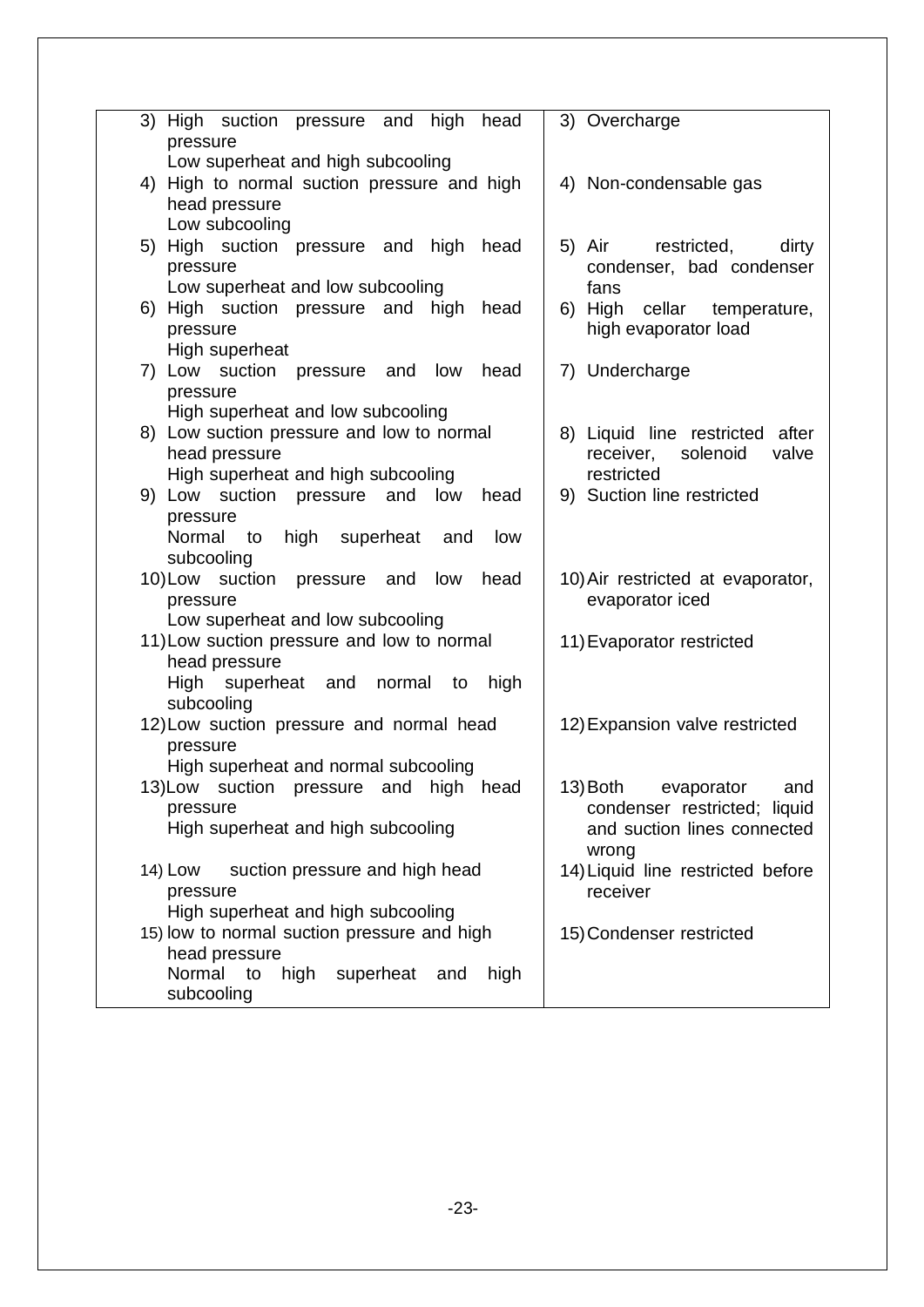#### **10.Condensing Unit Troubleshooting**

| Unit not running                                     |                                                                           |
|------------------------------------------------------|---------------------------------------------------------------------------|
| Incorrect power supply<br>1)                         | 1) Check for proper voltage                                               |
| 2) Incorrect or loose wirings                        | wirings<br>2) Check all<br>and<br>connections                             |
| 3) Failed components                                 | 3) Check start relay, start capacitor, overload<br>protector, compressor. |
| Low pressure switch shutting downthe<br>4)<br>system | 4) Check for system restriction orlow<br>refrigerant                      |
| 5) high pressure switch shutting downthe<br>system   | 5) Check for the condenser fan                                            |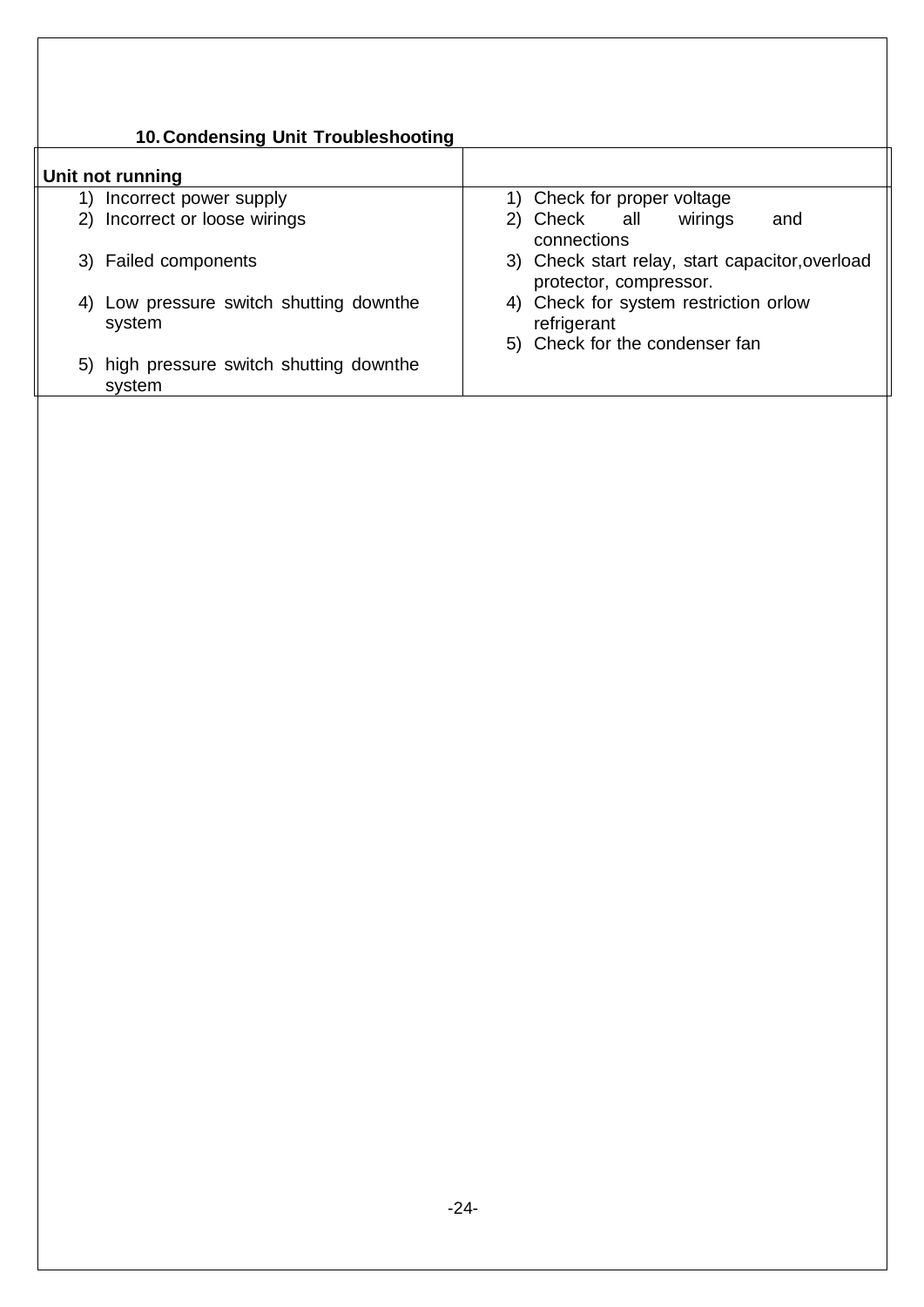## **Electrical Wiring Diagrams**

|                                                               | Hidden lines are the field wirings                             |  |  |  |
|---------------------------------------------------------------|----------------------------------------------------------------|--|--|--|
| <b>CAUTION</b><br>Use minimum 14 gauge wires for power lines. |                                                                |  |  |  |
|                                                               | If equipped with low ambient condition kit, use low ambient    |  |  |  |
|                                                               | temperature wiring diagrams.                                   |  |  |  |
|                                                               | A safety switch is always recommended for the condensing unit. |  |  |  |



**Fig. 13 WM-2520~4520SSW Electrical Wiring Diagram**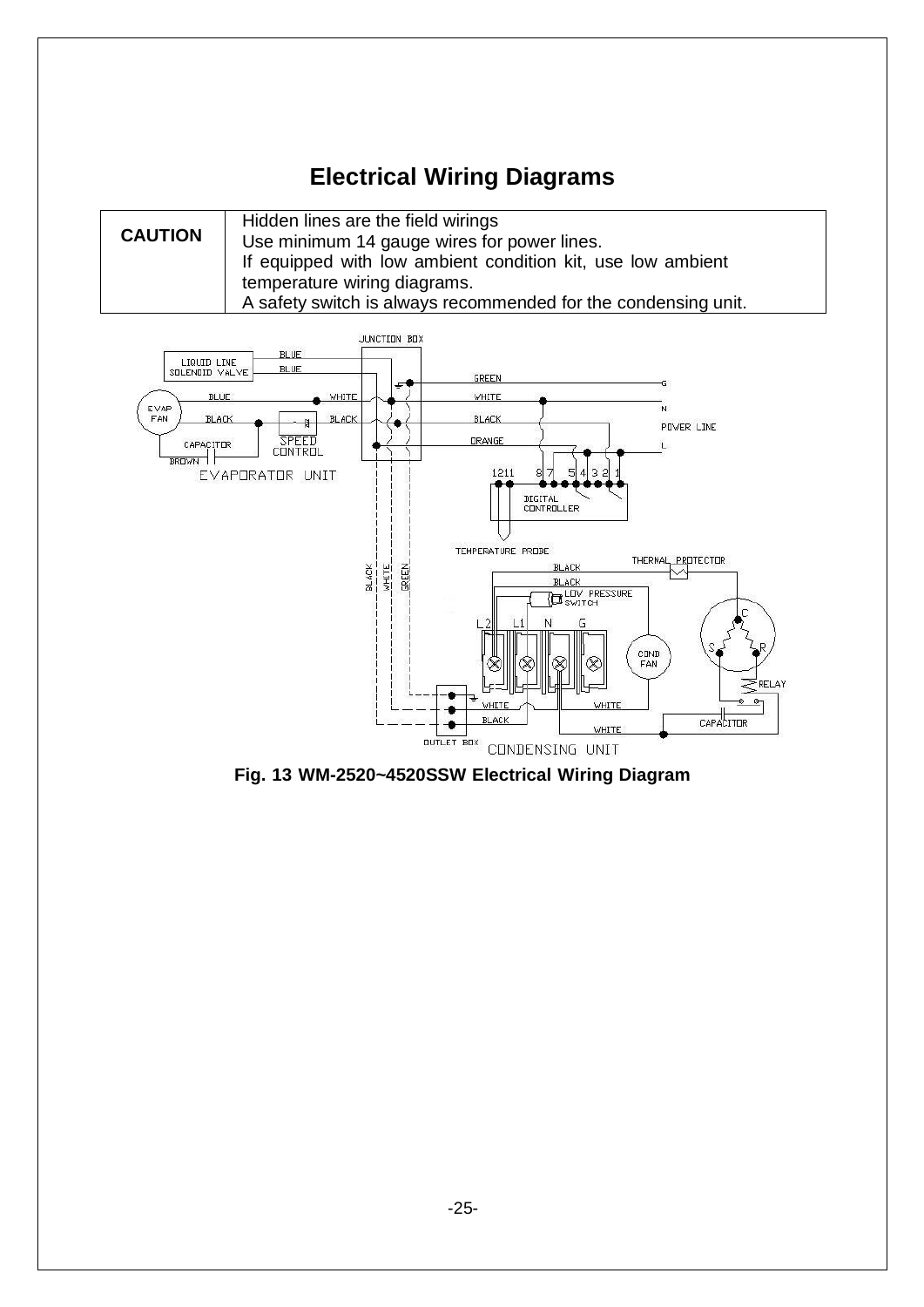

**Fig. 14 WM-2520~4520SSW-LA Electrical Wiring Diagram**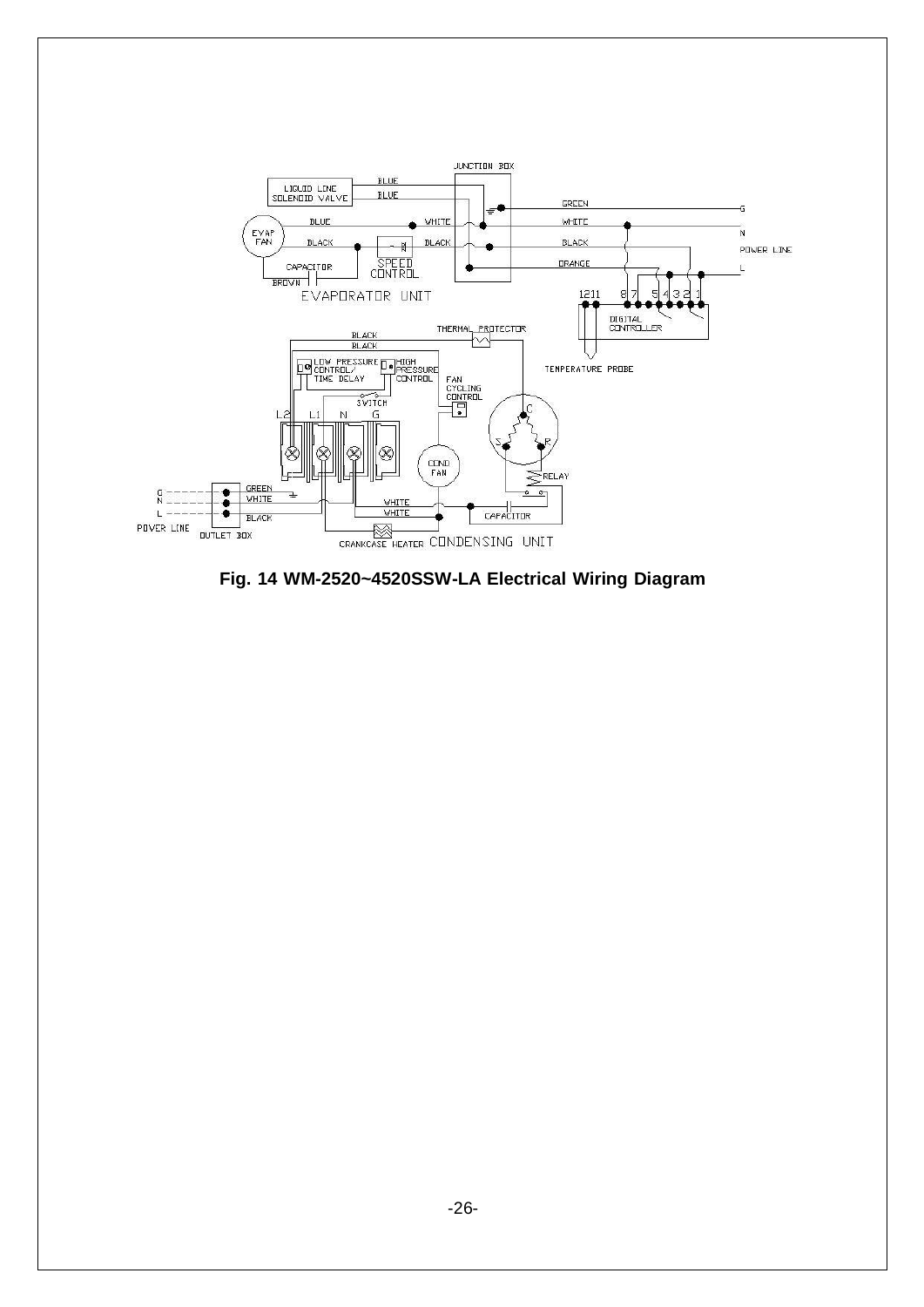### **Warranty**

#### **Thank you for choosing a Vinotemp cooling unit.**

Please enter the complete model and serial numbers in the space provided:

Model \_ Serial No.

Attach your purchase receipt to this owner's manual.

#### **1. Limited Warranty**

VINOTEMP warrants its products, parts only, to be free from defects due to workmanship or materials under normal use and service for twelve months after the initial sale. If the product is defective due to workmanship or materials, is removed within twelve months of the initial sale and is returned to VINOTEMP, in the original shipping carton, shipping prepaid, VINOTEMP will at its option, repair or replace the product free of charge.

This warranty constitutes the entire warranty of the VINOTEMP with respect to its products and is in lieu of all other warranties, express or implied, including any of fitness for a particular purpose. In no event shall VINOTEMP be responsible for any consequential damages what is so ever. Any modification of VINOTEMP products shall void this warranty.

#### **Service under Warranty**

This service is provided to customers within the continental UNITED STATES only. VINOTEMP cooling units are warranted to produce the stated number of BTU/H. While every effort has been made to provide accurate guidelines, VINOTEMP can not warranty its units to cool a particular enclosure.

In case of failure, VINOTEMP cooling units must be repaired by the factory or its authorized agent. Repairs or modifications made by anyone else will void the warranty.

Shall a VINOTEMP cooling unit fail, contact the dealer for instructions, do not return the unit to the factory without authorization from VINOTEMP. If the unit requires repair, re-pack it in the original shipping carton and return it to thefactory, shipping prepaid. VINOTEMP will not accept COD shipments. If the unitis determined to be faulty and is within the twelve month warranty period